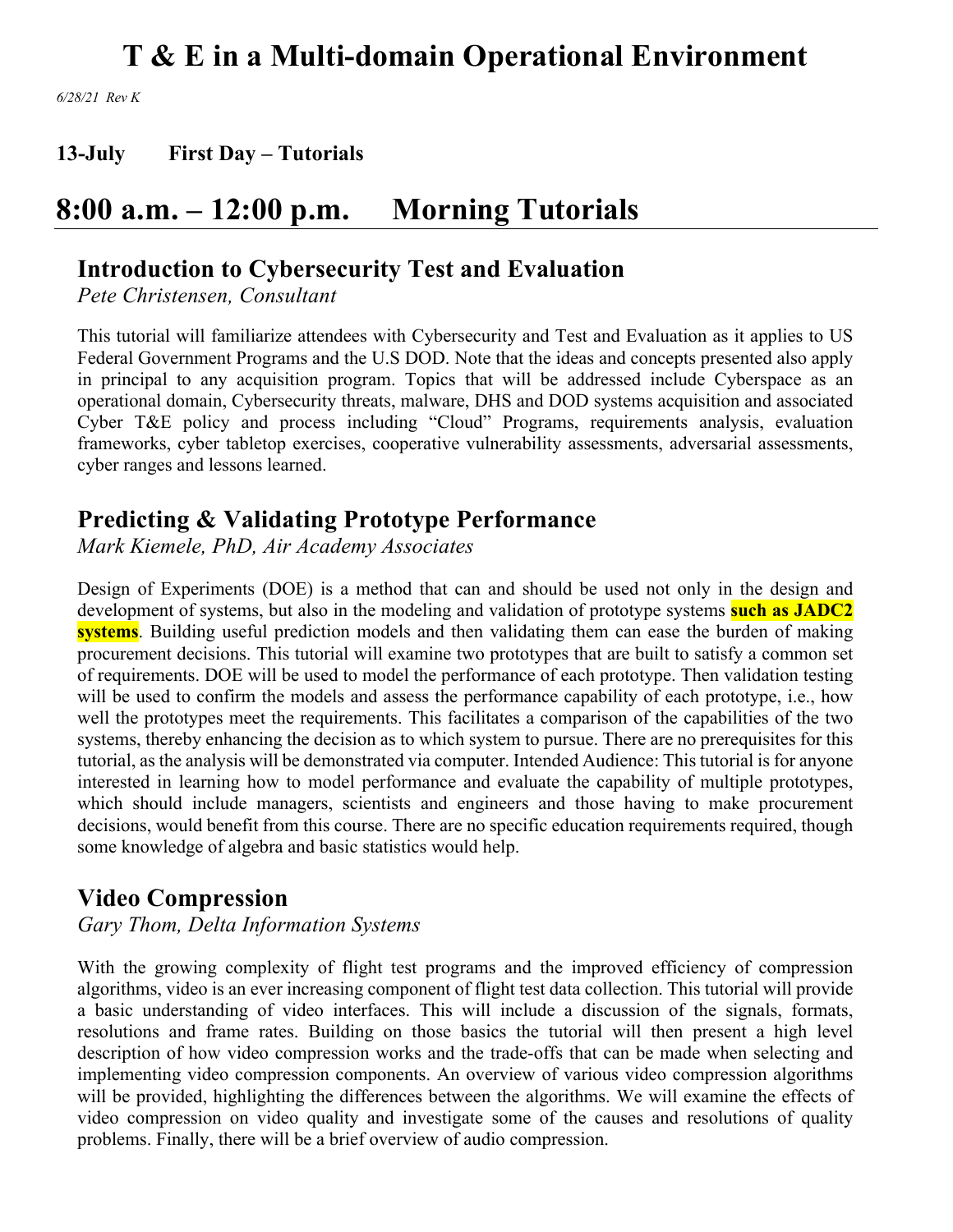# **1:00 p.m. – 5:00 p.m. Afternoon Tutorials**

## **JMETC/TENA Capabilities for JADC2 and Distributed Testing**

*Gene Hudgins, JMETC/TENA Team, Test Resource Management Center*

The Test and Training Enabling Architecture (TENA) was developed as a DoD CTEIP project to enable interoperability among ranges, facilities, and simulations in a timely and cost-efficient manner, as well as to foster reuse of range assets and future software systems. TENA provides for real-time software system interoperability, as well as interfaces to existing range assets, C4ISR systems, and simulations. TENA, selected for use in JMETC events, is well-designed for its role in prototyping demonstrations and distributed testing.

Established in 2006 under the TRMC, JMETC provides readily-available connectivity to the Services' distributed test capabilities and simulations. JMETC also provides connectivity for testing resources in the Defense industry and incorporation of distributed testing and leveraging of JMETC-provided capabilities by programs and users has repeatedly proven to reduce risk, cost, and schedule. JMETC is a distributed LVC testing capability developed to support the acquisition community during program development, developmental testing, operational testing, and interoperability certification, and to demonstrate Net-Ready Key Performance Parameters (KPP) requirements in a customer-specific Joint Mission Environment.

JMETC is the T&E enterprise network solution for secret testing, and uses a hybrid network architecture – the JMETC Secret Network (JSN), based on the SDREN. The JMETC MILS Network (JMN) is the T&E enterprise network solution for all classifications and cyber testing. JMETC provides readily available connectivity to the Services' distributed test capabilities and simulations, as well as industry test resources. JMETC is also aligned with JNTC integration solutions to foster test, training, and experimental collaboration.

TRMC Enterprise Big Data Analytics (BDA) and Knowledge Management (BDKM) has the capacity to improve acquisition efficiency, keep up with the rapid pace of acquisition technological advancement, ensure that effective weapon systems are delivered to warfighters at the speed of relevance, and enable T&E analysts across the acquisition lifecycle to make better and faster decisions using data that was previously inaccessible, or unusable. BDA is the application of advanced tools and techniques to help quickly process, visualize, understand, and report on data. JMETC has demonstrated that applying enterprise-distributed BDA tools and techniques to T&E leads to faster and more informed decisionmaking that reduces overall program cost and risk.

TRMC has been working with Joint Staff and Air Force JADC2 Cross-Functional Teams (CFTs) regarding JADC2 and Multi-Domain Operations (MDO), to inform them on TENA/JMETC and other TRMC capabilities that could be leveraged to support the emerging Joint Staff Joint Domain Environment (JDE). Additionally, TRMC has been engaged with Army Futures Command (AFC) throughout the year in a number of areas including assessing TENA/JMETC Support coupled with Big Data Analytics (BDA), expanding OSD TRMC collaboration and cooperation to other mission areas including, but not limited to, Cyber, BDA, Knowledge Management (KM), Machine Learning (ML), and Artificial Intelligence (AI). This tutorial will inform the audience as to the current impact of TENA, JMETC, and BDA on the T&E community; as well as their expected future benefits to the range community and the warfighter.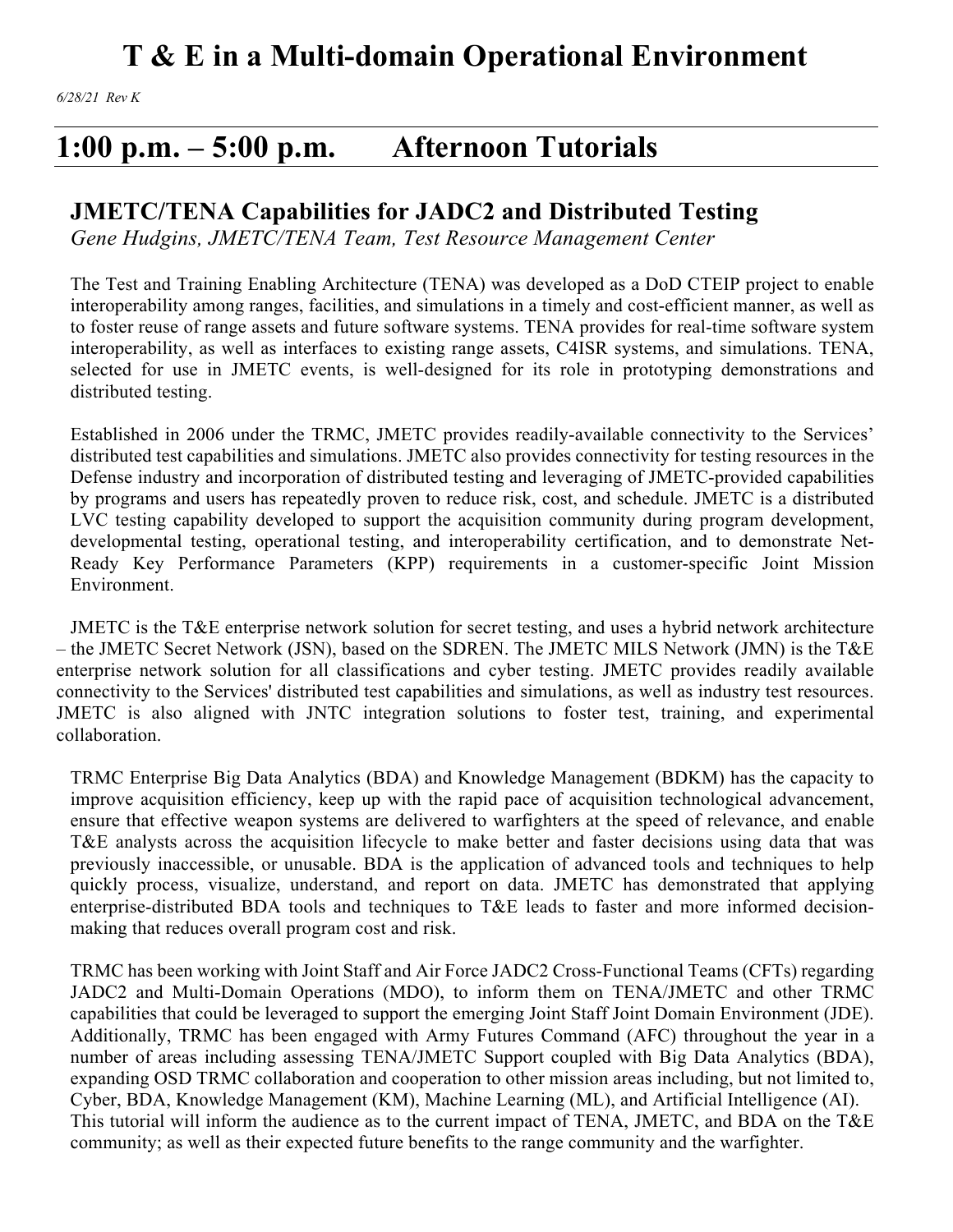*6/28/21 Rev K*

## **Real World Telemetry over IP**

*Gary Thom, Delta Information Systems*

As telemetry ranges are making the move to network centric architectures, it is worth considering the lessons learned over the previous 10 years of designing, installing, troubleshooting and optimizing telemetry data distribution over IP networks. This tutorial will begin with the motivation for moving to Telemetry over IP (TMoIP). It will then provide a basic networking foundation for understanding TMoIP and TMoIP formats. With this basis, we will be able to discuss network design considerations and tradeoffs for a successful TMoIP deployment. Finally, we will present some of the real-world problems and issues that may arise in a TMoIP system and the troubleshooting techniques that can be used to resolve them.

Some presentations at the Workshop will be Limited Distribution C and D, which restricts participation in those sessions to U.S. citizens who are employees of the U.S. Federal Government or its contractors (C), or employees of the Department of Defense or its contractors (D). If you do not meet this requirement, you may be unable to attend every session. Attendees without need-toknow may only attend presentations cleared for public release at sessions. Those wishing to attend the Limited Distribution sessions must submit a visit request. **\*\*All visit requests, via JPAS, DISS, or Visit Request letter, must be received by 3 PM MST on or before 9 July 2021**. Instructions for submitting visit requests can be found at www.itea.org. All presentations are cleared for public release unless noted.

### **14-July Second Day - Plenary Sessions, Technical Sessions, & Exhibits**

7:30 a.m. Opening Ceremony: Presentation of Colors National Anthem Mr. Pete Crump – ITEA President

7:45 a.m. Welcome: Mr. Charles Garcia, MDO Program Chair & Steve Aragon, White Sands Chapter President 8:00 a.m. Welcome by Brigadier General Eric Little, Commanding General, White Sands Missile Range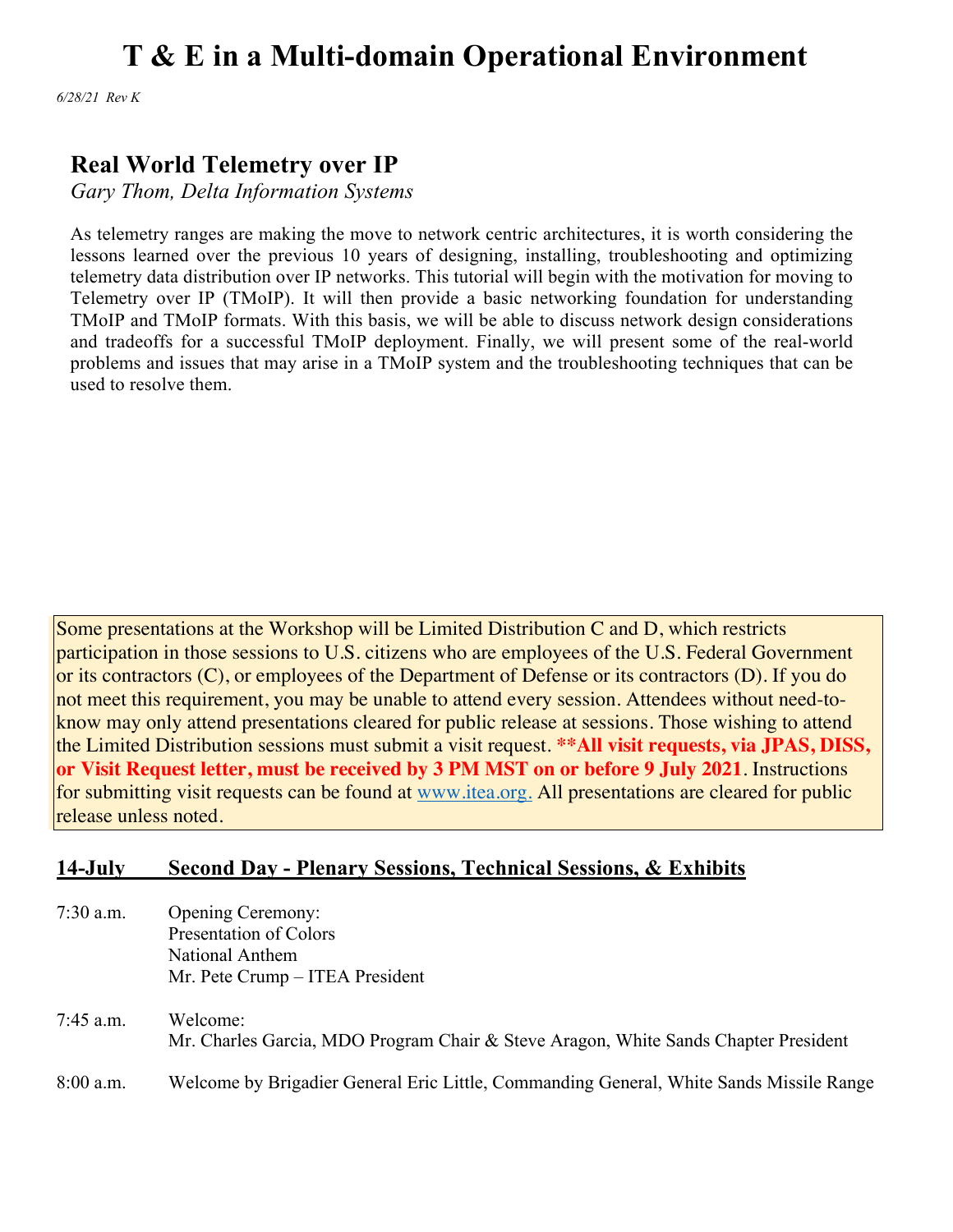*6/28/21 Rev K*

- 8:15 a.m. Keynote Speakers: Sandra Hobson, PhD, (SES), Acting Principal Deputy, Office of the Director, Operational Test & Evaluation, OSD and Christopher Collins, (SES), Director Developmental Test, Evaluation, and Assessments, Office of the Undersecretary of Defense (R&E) - *"Transforming T&E to Adequately Assess Warfighting Capability in a Multi-Domain Operational Environment"*
- 9:00 a.m. Keynote Speaker: George Rumford, (SES) Director (acting) and Principal Deputy, Test Resource Management

#### **9:45 a.m. 30-MINUTE BREAK IN THE EXHIBIT HALL**

| $10:15$ a.m. | Keynote Speaker: Craig Miller, President, Viasat Government Systems                                                                                                                                                                          |  |  |  |
|--------------|----------------------------------------------------------------------------------------------------------------------------------------------------------------------------------------------------------------------------------------------|--|--|--|
| $11:00$ a.m. | Test Resource Management Center (TRMC) Panel: "Multi-Domain Enterprise Test<br><b>Infrastructure: Current Efforts and Future Considerations"</b><br>Panelists:                                                                               |  |  |  |
|              | > Ryan Norman, Chief Data Officer (CDO), Test Resource Management Center and<br>Deputy, JMETC                                                                                                                                                |  |  |  |
|              | ► Geoff Wilson, T&E/S&T Program Manager and Hypersonics Test Lead, Test Resource<br><b>Management Center</b>                                                                                                                                 |  |  |  |
|              | ▶ Kenny Sanchez, C4T Executing Agent, Test Resource Management Center                                                                                                                                                                        |  |  |  |
| $12:30$ p.m. | <b>Lunch Break in the Exhibit Hall</b>                                                                                                                                                                                                       |  |  |  |
| $1:30$ p.m.  | Featured Speakers: Christopher Klug, Director, Air Force Multi-Domain Test Force and<br>Lt Col Michael "Hijack" Fritts, Director of Operations, 411th Flight Test Squadron and F-22<br>Combined Test Force, Emerald Flag Founder, Test Pilot |  |  |  |
| $2:30$ p.m.  | Featured Speaker: Paul Mann, (SES) Department of the Navy Chief Engineer, Office of the<br>Deputy Assistant Secretary of the Navy (RDT&E)                                                                                                    |  |  |  |
| $3:00$ p.m.  | Featured Speaker: Rick Quade, (SES), Test & Evaluation Executive, Department of Navy and<br>Director for Innovation, Technology Requirements and T&E (N94)                                                                                   |  |  |  |
|              |                                                                                                                                                                                                                                              |  |  |  |

### **3:30 p.m. 30-MINUTE BREAK IN THE EXHIBIT HALL**

4:00 p.m. Technical Track Sessions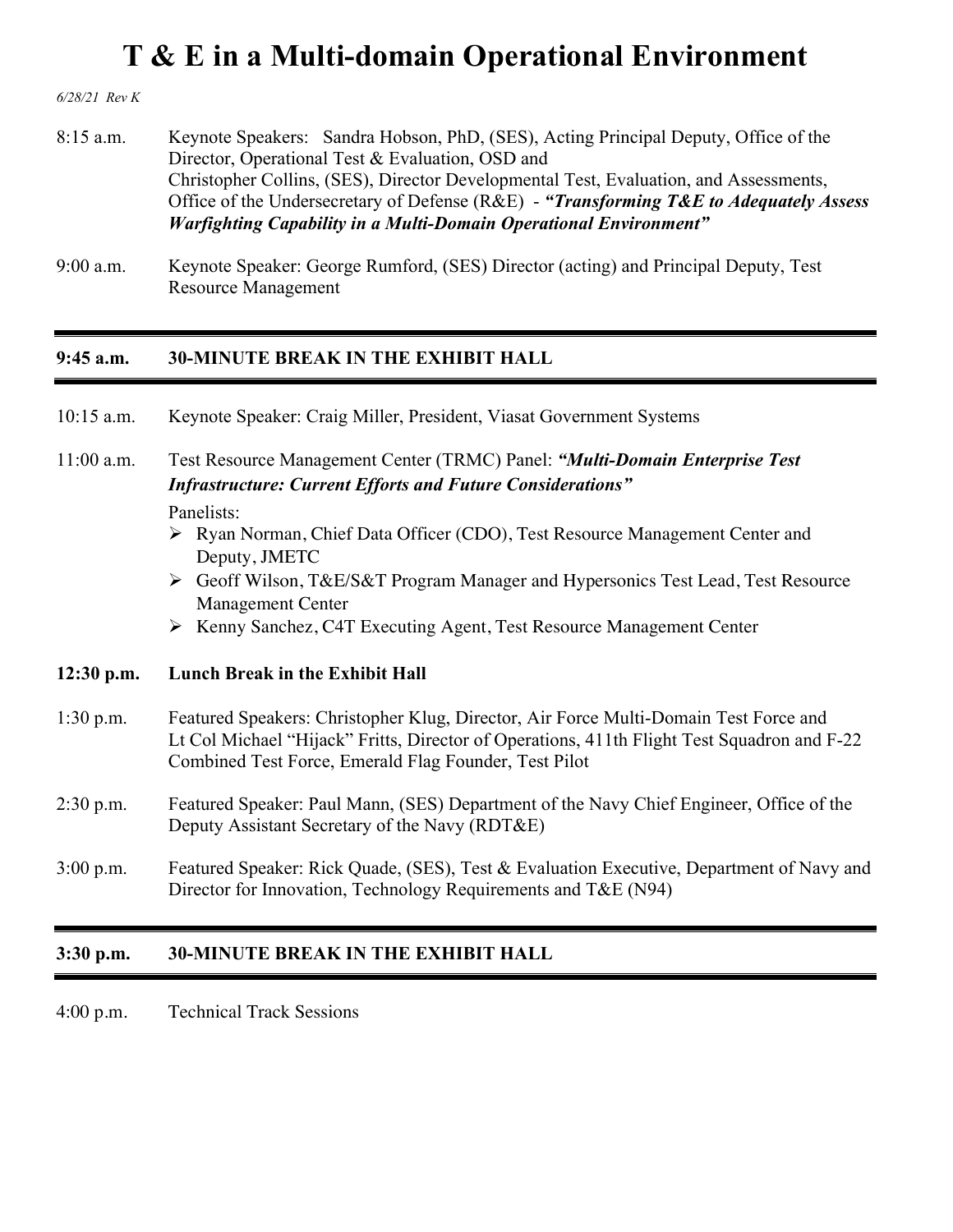*6/28/21 Rev K*

| <b>Chair</b>                                   | <b>Time</b> | <b>Title</b>                                                                                                          | Presenter(s)                                                                     |
|------------------------------------------------|-------------|-----------------------------------------------------------------------------------------------------------------------|----------------------------------------------------------------------------------|
|                                                |             | <b>Session 1: Continuous Process Improvement (CPI)</b>                                                                |                                                                                  |
|                                                | 4:00        | How Agile Acquisition Supports Continuous<br><b>Processes Evaluation</b>                                              | Robin Poston, PhD, University of<br>Memphis                                      |
| <b>Mark</b><br>Kiemele,                        | 4:30        | Lean Six Sigma                                                                                                        | Mark Kiemele, PhD, Air<br><b>Academy Associates</b>                              |
| <b>Air Academy</b><br><b>Associates</b>        | 5:00        | Design for Six Sigma                                                                                                  | Mark Kiemele, PhD, Air<br><b>Academy Associates</b>                              |
|                                                | 5:30        | Leveraging the CIPP Model to Achieve CPI<br>in T&E and other DoD Applications                                         | Joe Stufflebeam, PhD, TRAX<br>International                                      |
|                                                |             | <b>Session 2: DARPA</b>                                                                                               |                                                                                  |
|                                                | 4:00        | <b>Real-time Analytics Fusion for Continuous</b><br><b>LRPF Offensive/Defensive Threat Assessment</b><br>and Response | Gert Berthold & Kevin "Cuz"<br>Cousin, PhD, Cova Strategies,<br>LLC.             |
| <b>Colonel</b><br>(USA, Ret)<br><b>Barbara</b> | 4:30        | <b>Dual-Purpose ISR Analytics Exploitation for</b><br>Offensive/Defensive Multi-Domain<br><i><b>Operations</b></i>    | Gert Berthold & Kevin "Cuz"<br>Cousin, PhD, Cova Strategies,<br>LLC.             |
| Trent,<br><b>COVA</b><br><b>Strategies</b>     | 5:00        | Applying Composable Inline Analytics for<br><b>Intelligence Fusion</b>                                                | Gert Berthold & Kevin "Cuz"<br>Cousin, PhD, Cova Strategies,<br>LLC.             |
|                                                | 5:30        | Analytics Fusion across Distributed Zones of<br>Security                                                              | Kevin "Cuz" Cousin, PhD & Gert<br>Berthold, Cova Strategies, LLC.                |
|                                                |             | <b>Session 3: Software Intensive in support of JADC2</b>                                                              |                                                                                  |
|                                                | 4:00        | C4ISR and Software Intensive Systems T&E<br>Challenges                                                                | Kenneth Sanchez, Kathy Smith, &<br>Kent Pickett, NAVAIR                          |
|                                                | 4:30        | <b>Automation of Legacy Test Systems</b>                                                                              | Dennis Shen & Dontel Newton,<br>Georgia Tech Research Institute                  |
| Jaime Lujan,<br><b>Trideum</b>                 | 5:00        | Synthetic Data Generation to Enable T&E<br>S&T for Big Data Analytics                                                 | Kenneth Sanchez, Kathy Smith, &<br>Kent Pickett, NAVAIR                          |
|                                                | 5:30        | New Methods/Products for Comprehensive<br>Analysis of T&E Events; Big Data Analysis<br>for $T\&E$                     | Kenneth Sanchez, Kathy Smith,<br>Kent Pickett, & William Wolfe,<br><b>NAVAIR</b> |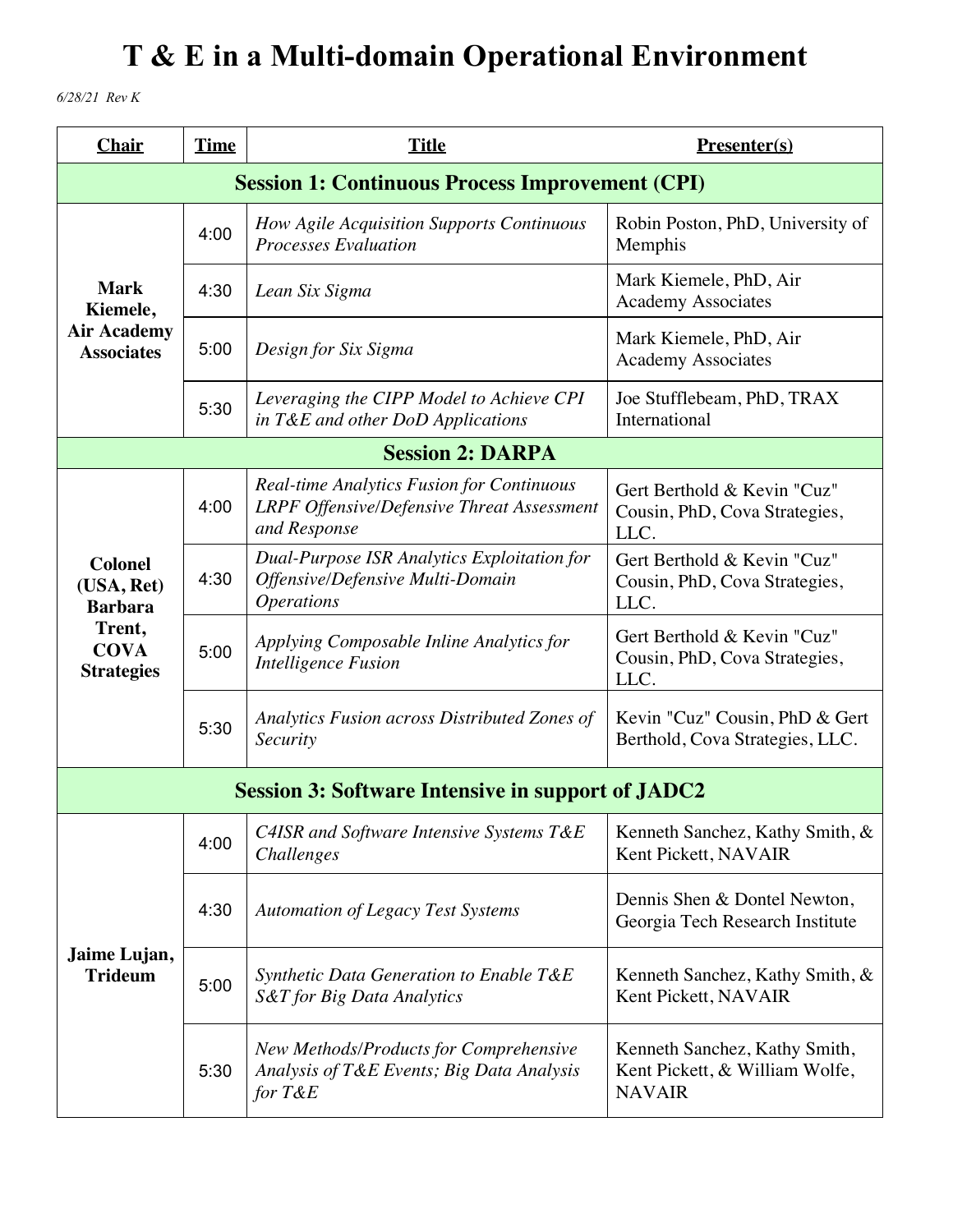*6/28/21 Rev K*

| <b>Session 4: Enabling Technologies</b> |      |                                                                            |                                                                           |
|-----------------------------------------|------|----------------------------------------------------------------------------|---------------------------------------------------------------------------|
|                                         | 4:00 | The Next Generation DoD Imaging<br>Architecture **Limited D Presentation** | Joe Stufflebeam, Ph.D., TRAX<br>International                             |
| <b>Armando</b><br>Juarez,               | 4:30 | <b>Remote Classified Operations</b><br><b>**Limited D Presentation**</b>   | Grant Senn, Southwest Range<br>Services (SRS)                             |
| <b>GreyBeard</b><br>Group               | 5:00 | Universal Beamforming Technology for<br><b>Telemetry Applications</b>      | Dorse DuBois, Mannatek; Anand<br>Kelkar, CDSI; Juan Guadiana,<br>Mannatek |
|                                         | 5:30 | Coupled Sensor Array System (CSAS)                                         | Jose Mendez, Southwest Range<br>Services (SRS)                            |

### **6:00 p.m. RECEPTION IN THE EXHIBIT HALL**

### **15-July Third Day - Plenary Session, Technical Sessions, & Exhibits**

8:00 a.m. Welcome and overview of the day's events by Mr. Charles Garcia – MDO Program Chair

- 8:15 a.m. Featured Speaker: Dr. Randy Garrett (SES), Program Manager for Geospatial Cloud Analytics (GCA) and Multi-Domain Analytics (MDA), DARPA Strategic Technology Office (STO) *"Testing for a New Age of Warfare" - Substantial changes in enemy strategy and tactics as well as changes in the global environment necessitate changes in the DoD response. Testing must respond with new techniques to accommodate more diverse equipment and military doctrine. Testing will also need to be more agile but also more comprehensive. This presentation will provide some ideas on how testing could be enhanced to be even more effective for future conflicts.*
- 9:00 a.m. Featured Speaker: Col. Nick Hague, Director of Test and Evaluation, Space Force

#### **9:45 a.m. 30-MINUTE BREAK IN THE EXHIBIT HALL**

10:15 a.m. Featured Speaker: Gary Anaya, Chief, U.S. Army Fires Center of Excellence /AFC- FCC Capabilities Development & Integration Cell (CDI-Cell) – *"Overview of the PNTAX-2020 Excursion"* **\*\* Limited D Presentation\*\***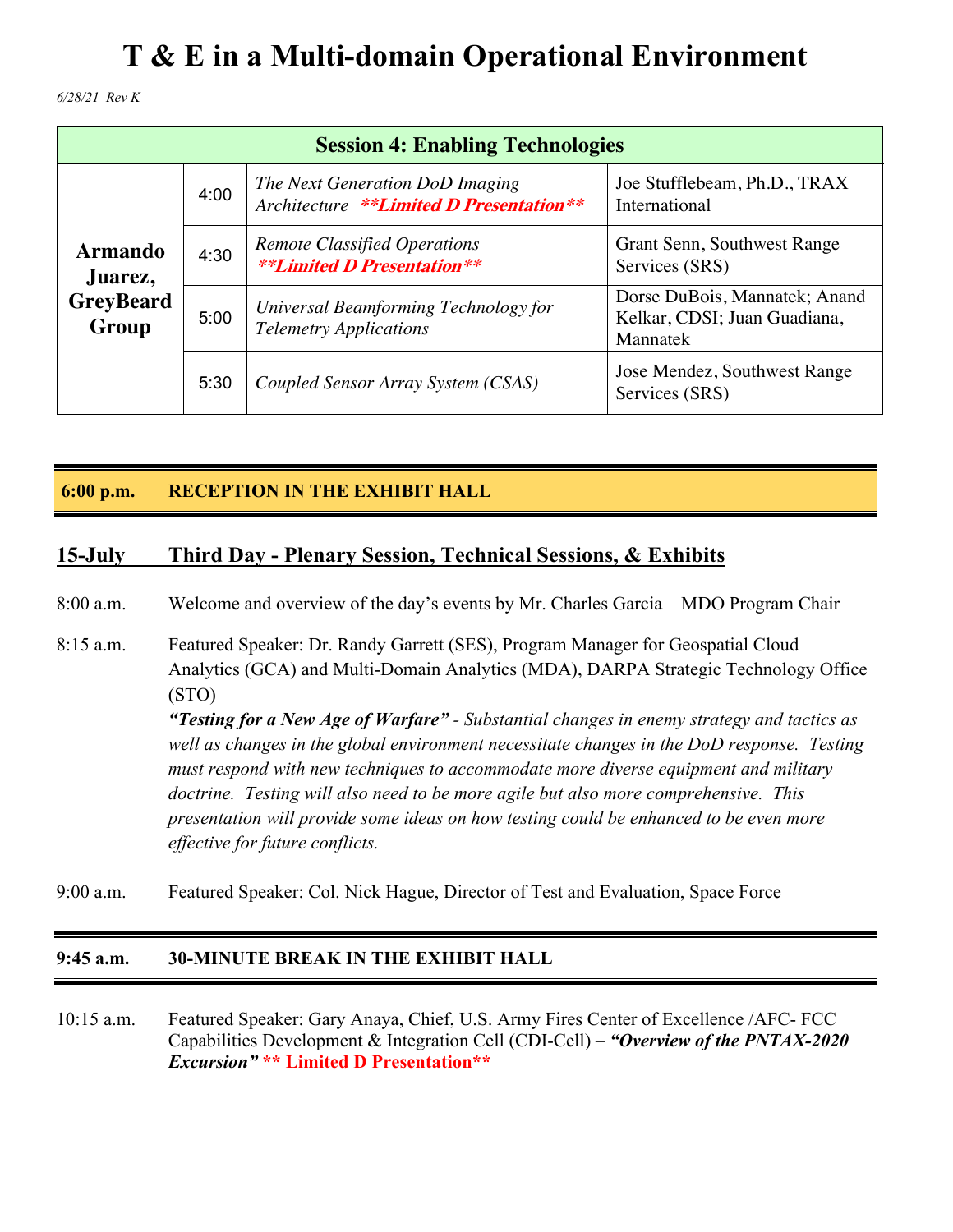*6/28/21 Rev K* 10:50 a.m. Keynote Speaker: Brigadier General Stephanie R. Ahern, Director of Concepts, Futures and Concepts Center (FCC), Army Futures Command (AFC) 11:30 a.m. Featured Speaker: Colonel Adam Butler, Deputy Commander, Joint Modernization Command (JMC), Futures and Concepts Center (FCC), Army Futures Command (AFC) **12:00 p.m. Lunch Break in the Exhibit Hall** 1:00 p.m. **Panel: University Showcase – Supporting JADC2**  Ø Machine & Deep Learning at NMSU: Application to Space Weather by Laura Boucheron, PhD, Associate Professor, Klipsch School of Electrical and Computer Engineering, **NMSU** Ø Human Capital Development for Systems and Mission Engineering Contexts: Leveraging UTEP's IMSE department by Ms. Shani Rivera, Research Assistant University of Texas at El Paso Ø Physical Science Laboratory's (PSL) CREW Apprenticeship Program by Marcella Shelby, PhD, Strategic Initiatives Officer, PSL, New Mexico State University 2:15 p.m. Featured Speaker: Jerry Tyree, Deputy Commander and Technical Director, White Sands Test

Center, Army Test and Evaluation Command, White Sands Missile Range – *"MRTFB Support of JADC2"*

#### **3:00 p.m. 30-MINUTE BREAK IN THE EXHIBIT HALL**

#### 3:30 p.m. Technical Track Sessions

| <b>Chair</b>                                    | <b>Time</b> | <b>Title</b>                                                                                      | $Presenter(s)$                                                                                                               |
|-------------------------------------------------|-------------|---------------------------------------------------------------------------------------------------|------------------------------------------------------------------------------------------------------------------------------|
| <b>Session 5: Tools for Distributed Testing</b> |             |                                                                                                   |                                                                                                                              |
|                                                 | 3:30        | Employing a CLONE to Enhance JADC2<br><b>Testing</b>                                              | CAPT Jeff Hoyle (USN, Retired),<br>Rajive Bagrodia, PhD, Jeff<br>Weaver, PhD & Lloyd Wihl,<br>Scalable Networks Technologies |
| Joe<br>Bullington,<br><b>Jacobs</b>             | 4:00        | Development and Testing of Navy Torpedoes<br>in a Full Fidelity Simulated Undersea<br>Environment | Carlos Godoy, Kenneth Sanchez,<br>Kent Pickett, Kathy Smith,<br><b>NAVAIR</b>                                                |
|                                                 | 4:30        | Continuous, Scaled and Agile Security<br>Analysis of Web Application Code                         | Steve Seiden, Acquired Data<br>Solutions                                                                                     |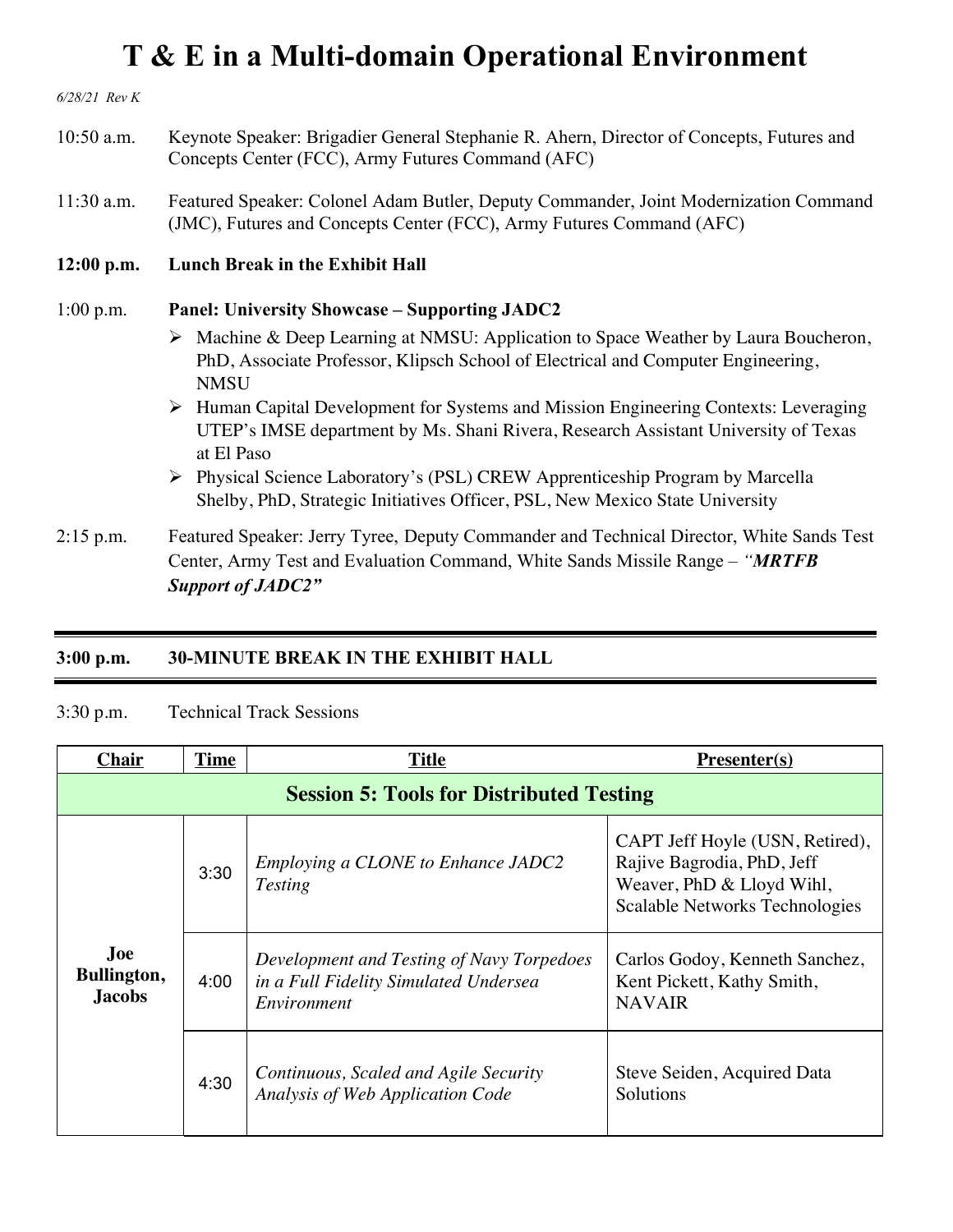*6/28/21 Rev K*

| <b>Session 6: University Showcase - Supporting JADC2</b>                                                          |      |                                                                                                                                      |                                                                                                                                                                                     |
|-------------------------------------------------------------------------------------------------------------------|------|--------------------------------------------------------------------------------------------------------------------------------------|-------------------------------------------------------------------------------------------------------------------------------------------------------------------------------------|
| Richard O.<br>Martinez,<br><b>GreyBeard</b><br>Group                                                              | 3:30 | Deep Learning for Verification of Electronic<br><b>Warfare Techniques</b>                                                            | Caleb Story & Jerrik Waugh,<br>Physical Science Laboratory, New<br>Mexico State University                                                                                          |
|                                                                                                                   | 4:00 | Hot Fire Test in a Reaction Control Engine<br>and Throttleable Engine                                                                | Jazmin Arellano, UTEP                                                                                                                                                               |
|                                                                                                                   | 4:30 | <b>Function Level ROP Gadget Survival Using</b><br><b>Compiler-Based Software Diversification</b>                                    | David Reyes, UTEP                                                                                                                                                                   |
|                                                                                                                   | 5:00 | The Data Acquisition System for a 1 MW<br>Combustor                                                                                  | Md Mohieminul I. Khan, UTEP                                                                                                                                                         |
| <b>Session 7: Directed Energy</b>                                                                                 |      |                                                                                                                                      |                                                                                                                                                                                     |
| <b>Mark</b><br>Henderson,<br><b>Blue Halo</b>                                                                     | 3:30 | Directed Energy Weapon Test & Evaluation<br>in a Relevant Multi-Domain Operational<br><b>Environment ** Limited D Presentation**</b> | Nathaniel C. Charles, Francis<br>Check & Stephen Lenart, TRAX<br>International; Filberto Macias,<br>White Sands Center; Gustavo L.<br>Sierra, ATEC; Steve Squires,<br><b>HELSTF</b> |
|                                                                                                                   | 4:00 | Design and development of a beam profiling<br>system for range testing of 150 kW class laser<br>systems ** Limited C Presentation**  | James Luke, PhD, BlueHalo                                                                                                                                                           |
|                                                                                                                   | 4:30 | Mobile Laser Integrated Diagnostic Suite<br>(LIDS) Program Update<br><b>** Limited C Presentation**</b>                              | Milan Buncick, PhD, BlueHalo                                                                                                                                                        |
|                                                                                                                   | 5:00 | <b>HPM Sensor on Instrumented sUAS Update</b><br><b>** Limited A/Open Presentation**</b>                                             | Mark Henderson, BlueHalo                                                                                                                                                            |
| <b>Session 8: Intellectual Property Considerations for Technology Developed with</b><br><b>Government Funding</b> |      |                                                                                                                                      |                                                                                                                                                                                     |
|                                                                                                                   | 3:30 | Patents                                                                                                                              | Kevin Soules, Loza & Loza, LLP                                                                                                                                                      |
| Kevin<br>Soules,                                                                                                  | 4:00 | Copyrights                                                                                                                           | Kevin Soules, Loza & Loza, LLP                                                                                                                                                      |
| Loza &                                                                                                            | 4:30 | The Bayh-Dole Act                                                                                                                    | Cameron Smith, Texas Tech                                                                                                                                                           |
| Loza, LLP                                                                                                         | 5:00 | Monetization Strategies for Federally Funded<br><b>Innovations</b>                                                                   | William "Hutton" Jones, Texas<br>Tech                                                                                                                                               |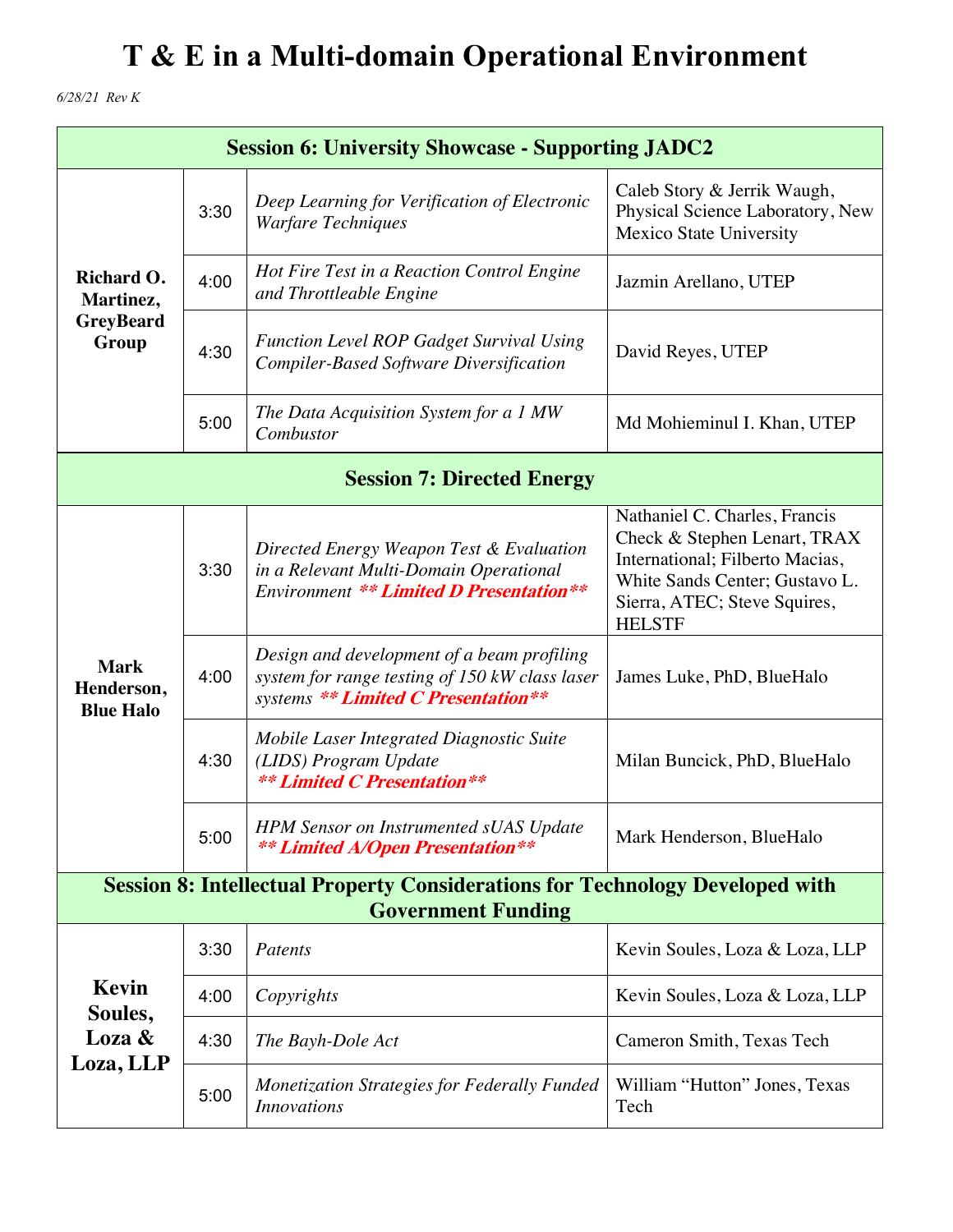*6/28/21 Rev K*

| <b>Session 9: Technology in Support of Operational Planning</b> |      |                                   |                                |
|-----------------------------------------------------------------|------|-----------------------------------|--------------------------------|
| Michael T.<br>McCarthy,                                         | 3:30 | Infrastructure as Code            | Will Lester, Nextech Solutions |
| <b>Army</b><br><b>Futures</b><br>Command                        | 4:00 | Accelerate Through your PACE Plan | Vivian Richards, Splunk, Inc.  |

### **Exhibit Hall Hours**

Tuesday, July  $13<sup>th</sup> - 8:00am - 5:30pm$ , Exhibitor Set-up Wednesday, July  $14<sup>th</sup> - 9:00$ am – 6:00pm (Networking Reception 6:00-8:00pm) Thursday, July  $15<sup>th</sup> - 9:00am - 4:00pm$ Thursday, July  $15<sup>th</sup> - 4:00<sub>pm</sub> - 8:00<sub>pm</sub>$ , Exhibitor Move-out

#### **Host Hotel**

Radisson Hotel El Paso Airport 1770 Airway Blvd. El Paso, TX 79925 Phone: 915-772-3333

ITEA is pleased to offer a special below government per diem rate of **\$98 per night.** This property is the host hotel and when making your reservation you must indicate you are with the ITEA workshop. To receive the special rate call 915-772-3333 or click the Radisson link above to book your reservation by **June 21, 2021. Be sure to use group code ITEAW for \$98 rate.**

### **Program Planning Committee** (MDO@itea.org)

Program Chair: Charles Garcia – GreyBeard Group Technical Co-Chairs: Steve Aragon – BlueHalo & Richard Martinez – GreyBeard Group IT/AV Co-Chairs: Armando Juarez – GreyBeard Group & Carlos Maez - SRS Exhibits and Sponsorships: Lena Moran – 951-219-4817, Lena@itea.org Security (Visitor Requests): Anahi Mancha, anahi.l.mancha.ctr@mail.mil Registration: info@itea.org or 703-631-6220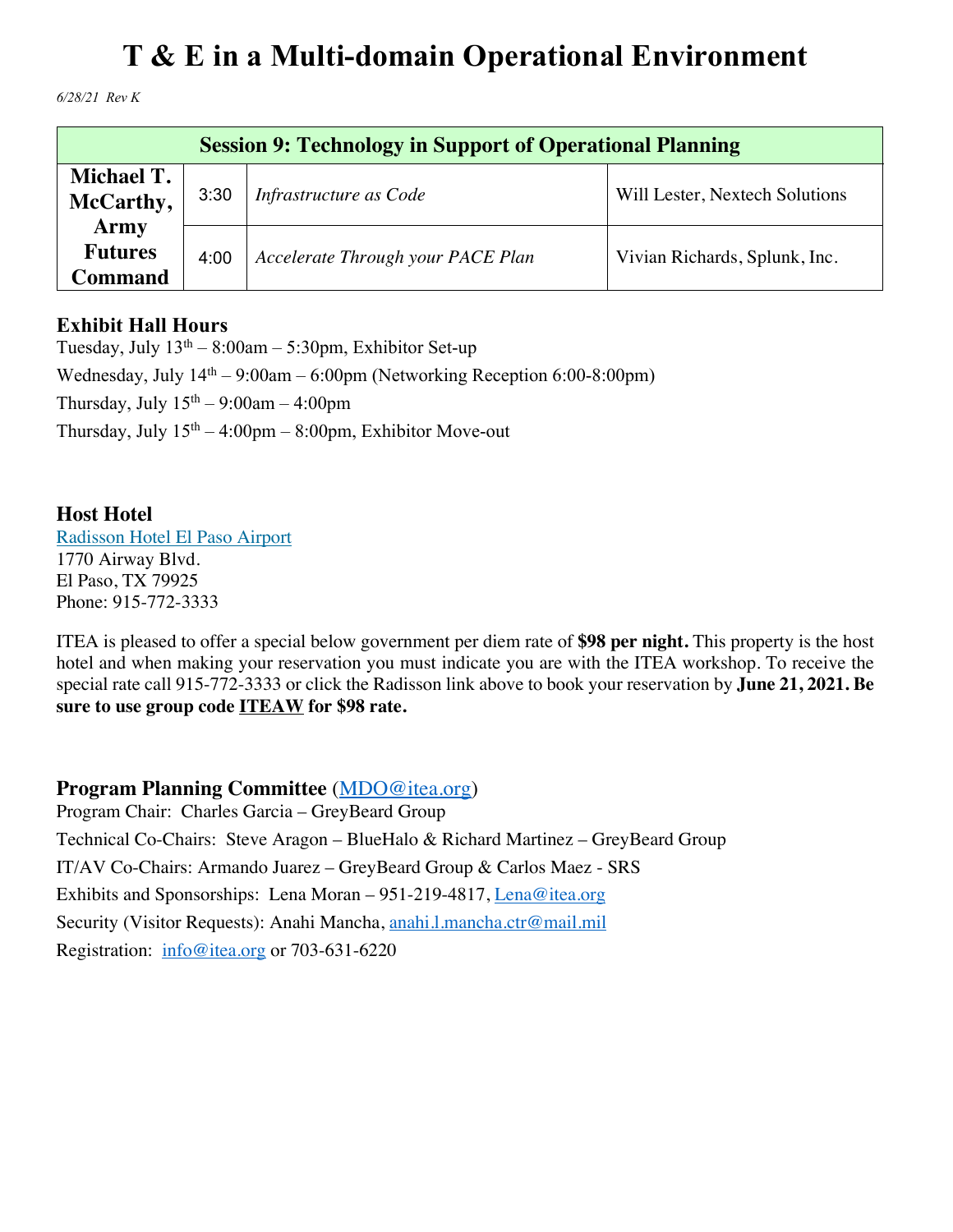*6/28/21 Rev K*

## **Technical Track Session Abstracts**

### *Accelerate Through your PACE Plan*

Vivian Richards, Splunk, Inc.

Integrated Joint, NATO, and Allied Forces Partner Nations (PN) solutions are needed to address the integration of cyber operations, electronic warfare, and signals intelligence analysis, exploitation, and dissemination for cooperative intelligence sharing, security assistance and operations. Novel solutions are desired that support the rapid and effective interoperability of US military technologies (inclusive of government developed and commercially available technologies), systems, and processes with NATO and PN's capabilities to deliver common- systems (and system-of-systems architectures). The solutions must provide integrated, interoperable, timely, and affordable capabilities, across the various zones of security, that promote decisive action supporting Joint, coalition and multinational military operations.

The Correlation Enhanced Understanding System (COEUS) provides an intelligent data pipeline component for understanding and enriching data which crosses multiple security zones. Data transformation algorithms allow the data to be readily compressed and processed at an intermediate representation without loss of context across an array of additional analytic and data processing technical components using open data exchange standards. Not only does this pre-processing of raw data streams into vectors provide a reduction in effective bandwidth for data transfer and end-point data stream processing; it allows for the use of a common C4ISR/C5ISR system configuration across Joint, NATO and PN forces with common operational, sustainment, and training requirements for efficient and consist information sharing and operations. While the system may be common across the forces, the fidelity of the analytics, results and levels of confidence are reflective of the level of information afforded to a security zone; e.g., all forces can share Open Source and Publicly Available Information (PAI) and unclassified information, but PN, NATO and US information sharing security protocols dictate how data vectors may be utilized across security guards, zones of security and as data inputs to analytics and the C5ISR system. Operational applications of this prototype will be explored.

### *Analytics Fusion across Distributed Zones of Security*

Kevin "Cuz" Cousin, PhD, and Gert Berthold, Cova Strategies, LLC.

Integrated Joint, NATO, and Allied Forces Partner Nations (PN) solutions are needed to address the integration of cyber operations, electronic warfare, and signals intelligence analysis, exploitation, and dissemination for cooperative intelligence sharing, security assistance and operations. Novel solutions are desired that support the rapid and effective interoperability of US military technologies (inclusive of government developed and commercially available technologies), systems, and processes with NATO and PN's capabilities to deliver common- systems (and system-of-systems architectures). The solutions must provide integrated, interoperable, timely, and affordable capabilities, across the various zones of security, that promote decisive action supporting Joint, coalition and multinational military operations.

The Correlation Enhanced Understanding System (COEUS) provides an intelligent data pipeline component for understanding and enriching data which crosses multiple security zones. Data transformation algorithms allow the data to be readily compressed and processed at an intermediate representation without loss of context across an array of additional analytic and data processing technical components using open data exchange standards. Not only does this pre-processing of raw data streams into vectors provide a reduction in effective bandwidth for data transfer and end-point data stream processing; it allows for the use of a common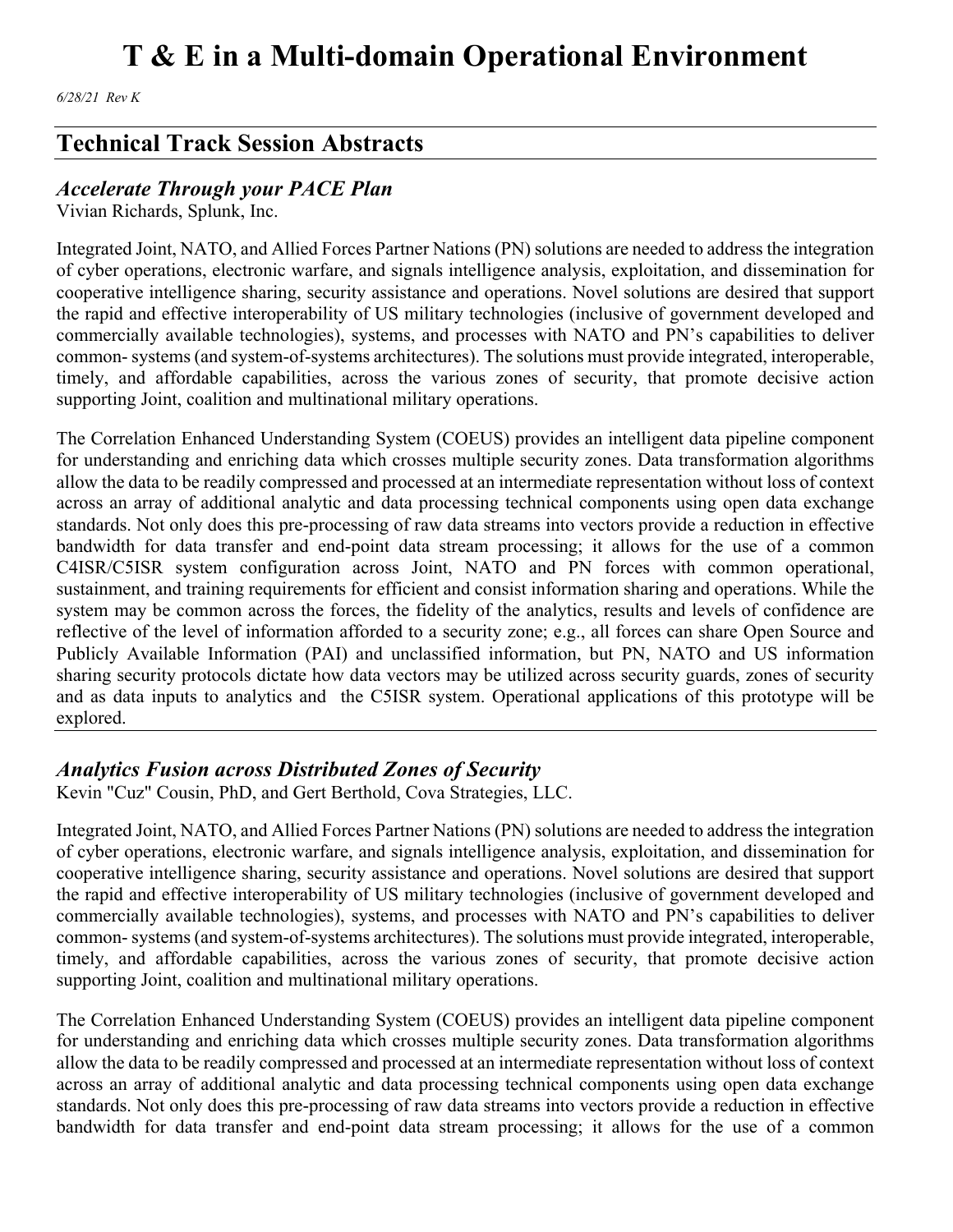*6/28/21 Rev K*

C4ISR/C5ISR system configuration across Joint, NATO and PN forces with common operational, sustainment, and training requirements for efficient and consist information sharing and operations. While the system may be common across the forces, the fidelity of the analytics, results and levels of confidence are reflective of the level of information afforded to a security zone; e.g., all forces can share Open Source and Publicly Available Information (PAI) and unclassified information, but PN, NATO and US information sharing security protocols dictate how data vectors may be utilized across security guards, zones of security and as data inputs to analytics and the C5ISR system. Operational applications of this prototype will be explored.

### *Applying Composable Inline Analytics for Intelligence Fusion*

Gert Berthold & Kevin "Cuz" Cousin, PhD, Cova Strategies, LLC.

To counter malign activities in complex, multiethnic, contested spaces. Information Operations (IO) teams must assess the information environment, draw conclusions, and present relevant assessments to supported elements to make sound decisions and take targeted actions faster than the adversary. The modern interconnected electronic world provides vast amounts of raw data that can provide the basis for IO assessments. Presently, getting access to the broadest spectrum of available data (PAI feeds or government owned) and sifting through that data to find, interpret, assess, and present usable information is a time consuming, labor intensive effort. Operators need an organic and rapid ability to find, curate, refine, analyze, and present information from select local, topical, or global strategic conversations to enable responsive and decisive actions.

IO requirements, across the corpus of available text and multimedia (audio, images, video), include rapidly delineating appropriate conversations along with the identification of different competing narratives within the larger conversation, the primary influencing agents for these respective narratives, as well as any artificial manipulation of the conversation through bots, trolls, astro-turfing campaigns, etc. While ingest and storage requirements vary by organization and mission intent, the common framework consists of the identification of potential sources; ingest from available sources; enrichment and data fusion; analytics processing for the generation of Situation Awareness, insights, and the analyzing of behaviors and situations that can lead to preempting threats, attacks, system failures; and the visualization of the results for decision support, within a set of tools and user interface(s).

Concept Maniac (Media Analytics for Information Operations Activities) outlines an approach to fulfill the Publicly Available Information (PAI) Find, Identify/Interpret, Assess/ Understand and Present capability using intelligent ingest, advanced algorithms and machine learning, and a range of visualization tools to provide Information Operations and data-driven intelligence. This prototype uses composed inline analytic pipelines to continuously identify, ingest and transform relevant sources into a common operating picture of SA and higher levels of situational understanding of the potential inquiry space, including potentially deep insight on conversations, entities, groups, relationships, patterns of life, behavioral characterizations and anomaly detection & alerting on conditions, behaviors and potential precursors not otherwise seen. This body of continuously updated information is accessed, extracted, and made available to all echelons through a tailorable, gaming influenced User Interface (UI) for data inquiry and decision support. Maintaining analytics pipelines independent of UI generated inquires/analyses speeds responsiveness, and thoroughness while also enabling automated notification of changes posted to the original analyst's inquiry for more complete assessment and decision making.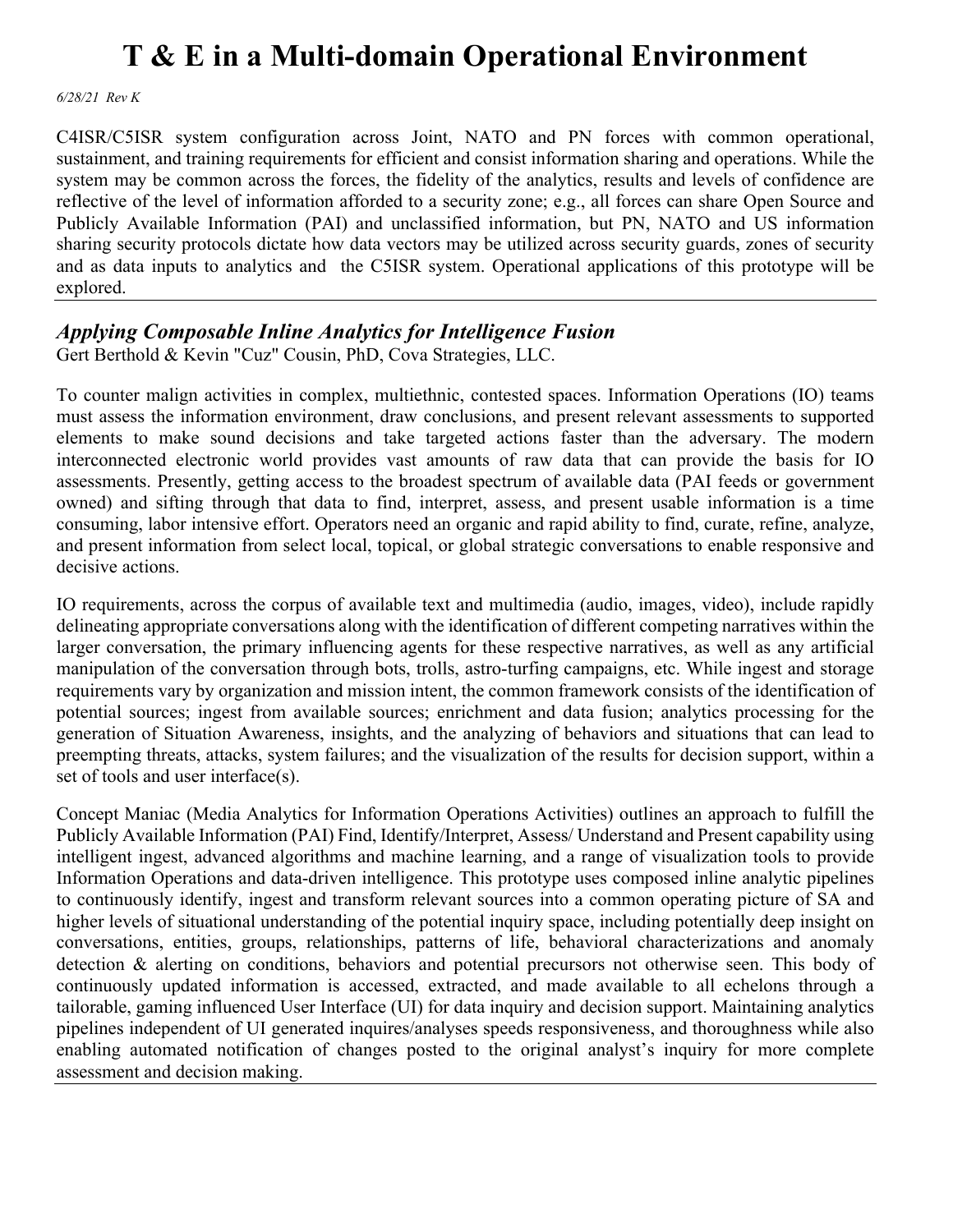*6/28/21 Rev K*

#### *Automation of Legacy Test Systems*

Dennis Shen & Dontel Newton, Georgia Tech Research Institute

While an automated testing environment can provide consistent, reliable, and efficient testing capabilities, adapting legacy test environments to include automation presents unique challenges to overcome.

One challenge is maintaining user confidence in the provided test environment. With legacy systems, users have high familiarity and confidence in the system as is. Any changes that are made must be implemented in a way that the user has the same confidence in the new automated test environment that they had with the original legacy test environment. These automated systems also, require the proper training to yield valid results. If the end-user decides the automated test environment is too difficult to learn, they may be reluctant to adopt it deciding instead to continue to rely on the manual methods.

Another challenge is designing an automated test environment around the legacy system. Many of these legacy systems were not initially designed with automation in mind. A complete redesign is typically cost prohibitive, and as often is the case with hardware-in-the-loop testing, a non-starter due to the investment that has already been made in building the legacy test environment. Another aspect of this challenge is how to approach tasks that require user input, e.g. pushing a button or turning a knob. The automated test solution must be able to address this part of the challenge. This directly ties into the user confidence as any large scale changes will also affect the overall user confidence in the automated test system.

All of these challenges can be addressed so that the automated system inspires the same confidence and meets the end user needs. As much as possible, existing components should be reused or adapted. Users are already familiar with these components and have confidence that generated results are valid. To aid in this effort, a decision must be made to build automation into these components, or to use another library to drive the automation capabilities. As long as the same user interfaces and components are maintained, users will have the same confidence they had with the legacy test environment. Automated testing has many benefits to the end user but care must be taken so that the user is still comfortable and confident in using a testing environment that has been automated.

### *C4ISR and Software Intensive Systems T&E Challenges*

Kenneth Sanchez, Kathy Smith, & Kent Pickett, NAVAIR

As stated in the National Defense Strategy: Investments in Command, Control, Communications, Computers and Intelligence, Surveillance, and Reconnaissance (C4ISR) will prioritize developing resilient, survivable, federated networks and information ecosystems from the tactical level up to strategic planning. Investments will also prioritize capabilities to gain and exploit information, deny competitors those same advantages, and enable us to provide attribution while defending against and holding accountable state or non-state actors during cyberattacks. Information is now considered by many as a domain right next to cyber, space, land, sea, and air. C4T TTA will invest in new T&E technologies with the application of autonomy, artificial intelligence, and machine learning, including rapid application of commercial breakthroughs, to revolutionize the way we test and evaluate warfighter acquisition systems.

Communications capabilities of warfighting systems are becoming more agile and complex with new requirements and initiatives, such as: military tactical application of Software Defined Radios (SDR), the Air-Sea Battle concept in a sophisticated Anti-Access/Area Denial (A2/AD) environment, future Joint Aerial Layer Networks, and the Moving Target Defenses (e.g. polymorphic networks).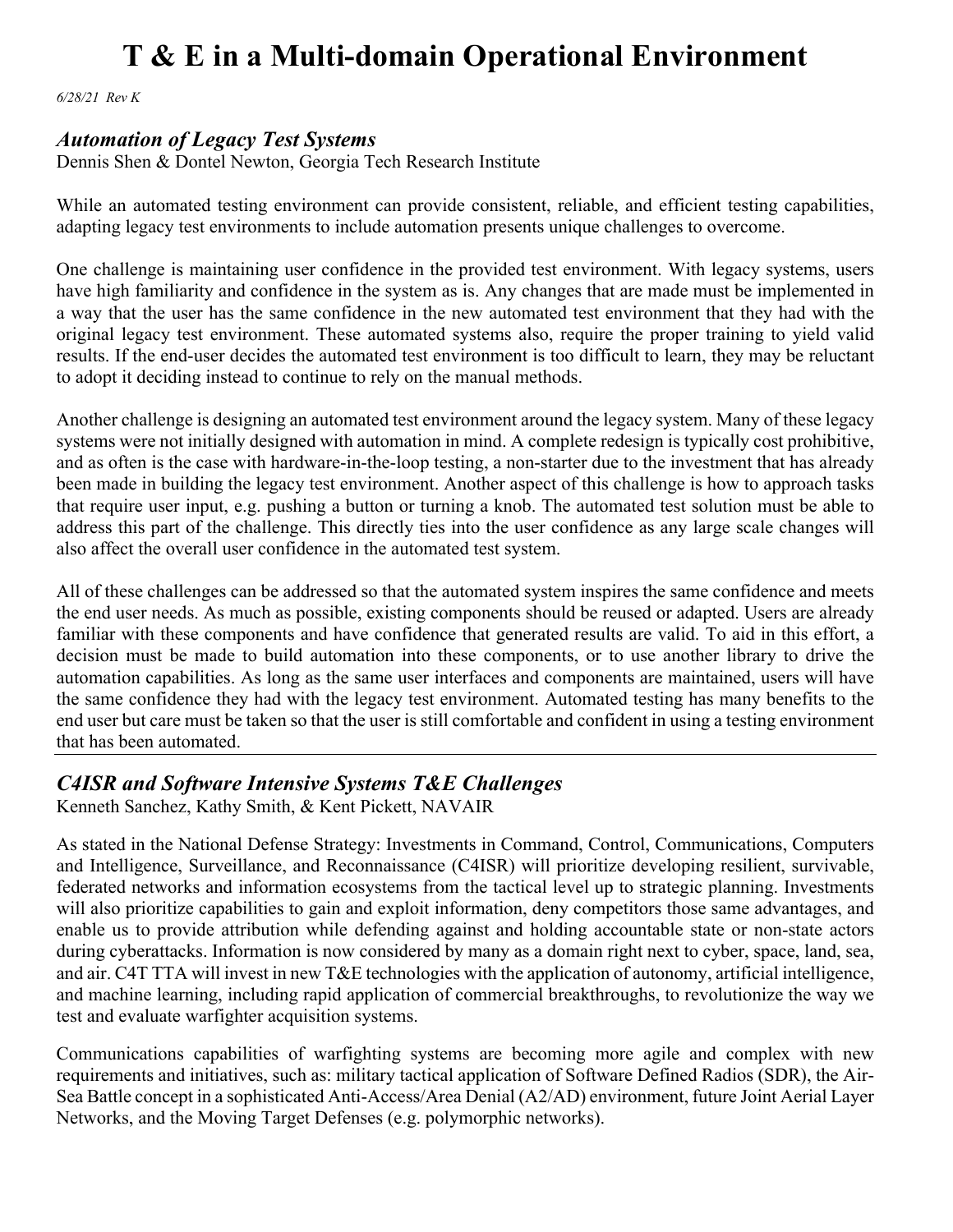*6/28/21 Rev K*

Warfighting systems (e.g. Distributed Common Ground System) are employing (utilizing or generating) datato-decision and big data capabilities within a cloud environment. This presents new challenges for T&E to assess these platforms. For C4I systems, the trend is accelerating in the three "V" dimensions of big data:

- Velocity increases requirements for Test Data-to-Decisions to operate in real-time processing.
- Variety increases requirements to process many types of structured (Variable Message Format), semi structured (Link 16), and unstructured (voice, chat, video) data.
- Volume increases requirements to process larger and larger amounts of data (e.g. petabytes).

As you accelerate down these V dimensions, the warfighter systems are incorporating complex underlying new IT infrastructure that must be tested. These advanced IT infrastructures include cloud technologies that can have massive parallel file systems, distributed SQL and NoSQL databases, basic and advanced analytics and custom applications, and virtualization technologies.

New C4I systems must be tested in the volume designed to handle in wartime operations. Adaptable technologies are required to utilize a synthetic battlespace environment to augment the open-air range with vast simulated areas, frequency ranges, and transmitter entities for T&E in Contested/Dense communications environments. This would provide opportunities to test C4I systems under realistic controlled conditions: what-if scenarios, test pre-runs, and link analysis test planning to maximize the value of field testing and expand its scope. C4T has identified three key technology domains: Live and Simulated, Big Data Analytics, and Automated Software Testing.

Live and Simulated methods are required to replicate the more complex and distributed systems environments of today and tomorrows warfighting systems. Live and simulated entities (modeling and simulation) provide for more thorough joint mission context platform T&E.

### *Continuous, Scaled and Agile Security Analysis of Web Application*

Steve Seiden, Acquired Data Solutions

HTTP is the language of the web, powering traditional page servers, API back-ends and IOT/OT assets. The source code footprint of web applications is growing exponentially as HTTP endpoints proliferate in the cloud, the enterprise, and in manufacturing and critical infrastructure. There is explosive growth in the number of micro-controllers that drive IOT (and IIOT) devices and many of these devices are connected to the outside world via HTTP. While the web's footprint is growing by orders of magnitude, trends in agile software development are accelerating the rate of change of the underlying source code. This acceleration of software change is driven by DevOps and ever-shrinking release cycles. Continuous, automated testing of code quality for functional features is a maturing field due to the mass adoption of DevOps practices, but security testing is often absent or is performed using slow, manual methods. DevSecOps will rely on the ability to automate, distribute and orchestrate headless test processes that include security analysis. These processes will need to examine web endpoints for black box vulnerabilities and hidden attack surface (entry points) during repeated software build/test cycles. Assert Security will describe the design principles, architecture and operation of distributed security testing of web endpoints to achieve continuous monitoring that fits cleanly into the DevOps model of rapid development.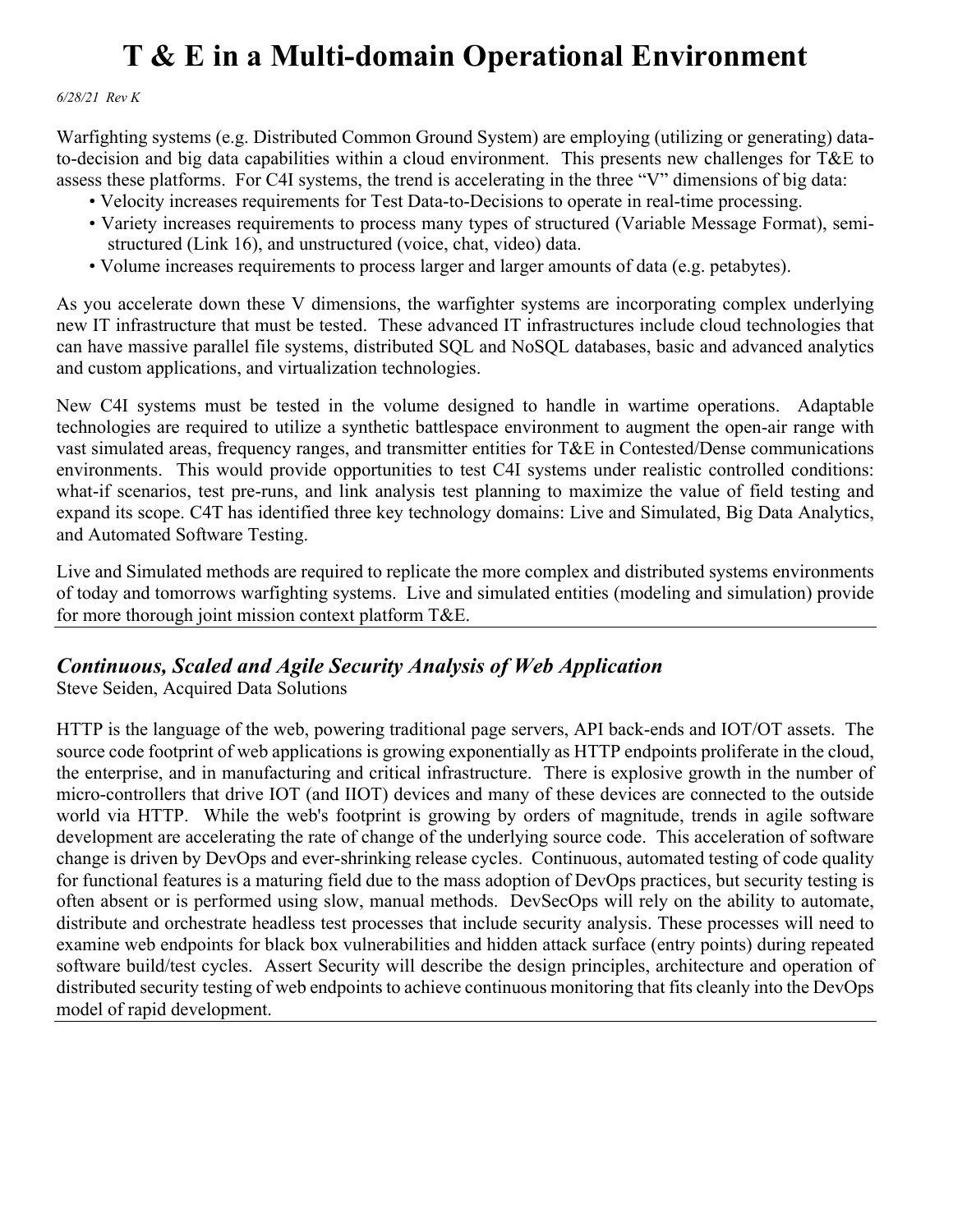*6/28/21 Rev K*

#### *Copyrights*

Kevin Soules, Loza & Loza, LLP

Copyrights don't just protect the painting on your wall. Copyrighted software is a key component of any intellectual property portfolio. In this segment, we will discuss high level ownership issues associated with software development, particularly when the software is developed under government contract.

### *Coupled Sensor Array System (CSAS)*

Jose Mendez, Southwest Range Services (SRS)

WSMR will utilize this Coupled Sensor Array System as a way to provide wide-beam horizontal and vertical coverage. The CSAS will support testing scenarios requiring collecting telemetry data of up to 12 radio frequencies from multiple objects simultaneously. The CSAS will accomplish this by utilizing a combination of eight horn antennas, signal-to-noise-ratio (SNR) polling Sensor and three quad data receivers.

All equipment has been be carefully selected through test and analysis to provide the required horizontal and vertical coverage and data process. The SNR polling sensor is the brains of the coupled sensor array solution responsible for processing all of the antenna RF inputs and selecting and routing the highest RF (SNR) value from each of the designated mission frequencies (a minimum of 12 frequencies) to the appropriate telemetry receiver.

### *Deep Learning for Verification of Electronic Warfare Techniques*

Caleb Story & Jerrik Waugh, Physical Science Laboratory, New Mexico State University

Testing and Evaluation (T&E) of air defense radar systems is imperative to maintain battlefield superiority. Part of the T&E process is testing the radar against validated electronic attack (EA) threat techniques. T&E EA threat developers are responsible for creating threat representative systems that are capable of exposing allied systems to EA threats that would be seen on the battlefield. The techniques and waveforms to be used are verified and validated by a validating authority prior to the threat system being utilized in the test to ensure the systems under test (SUT) are being evaluated accurately and correctly.

Once the systems are in flight, operation typically comes down to the pilot activating certain modes on the EA system at specific times or locations for repeatable expose of the SUT to the specific EA technique. The issues become, at this point, whether the EA system was working as it was supposed to or did something fail in flight. Employment of an EA technique verification system based on deep learning models can help to minimize the uncertainty of the proper operation of the EA system.

Employment of deep learning models in an EA system can be challenging due, in part, to the vast amounts of data needed to train the model(s). The probability of an EA system encountering a sensor using signals unknown to the model is high and can inhibit system efficacy. The approach we are undertaking to use the capabilities of deep learning models avoids a portion of this issue as we are using them to verify the output of EA system based on known modes of operation that are trained ahead of the test event.

As developers of the T&E EA threat system, the techniques to be employed in the test are known ahead of time and can be used to create and collect the data necessary to be used for model training and validation. Once the model is trained, it can then be employed in the high performance data collection system used specifically for EA verification to identify when and where the EA technique was enabled and for how long it was in use.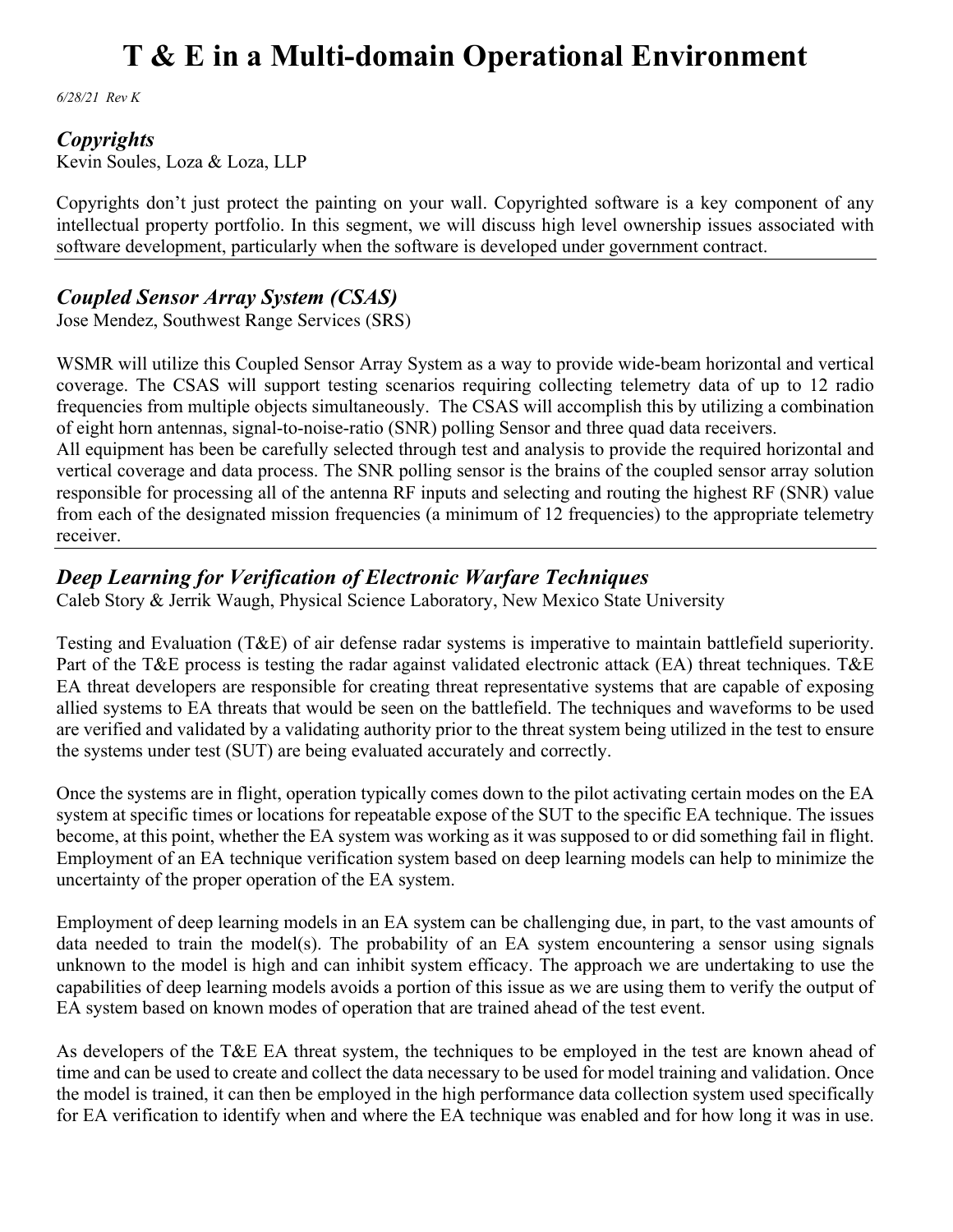*6/28/21 Rev K*

The future of deep learning in the verification of EA techniques is rife with opportunity to improve testing methodology and improve allied system performance and survivability.

#### *Design for Six Sigma*

Mark Kiemele, PhD, Air Academy Associates

Design for Six Sigma (DFSS) is the natural evolutionary next step beyond Lean Six Sigma. Once the design of a product is finalized and in the hands of the customer, the amount of improvement that can be achieved at reasonable cost is limited. Witness the tire fiasco with Ford, the key debacle with GM, or the air bag disaster with Takata. The purpose of DFSS is to move improvement into the earlier stages of a product's or process's life cycle when design changes are less costly. Have you ever heard of "shift left?" Well, DFSS has been doing that for well over two decades now. But DFSS will require higher-powered tools such as Monte Carlo Simulation and Robust Design. While LSS is good for products and processes that already exist, DFSS is better at designing new products or redesigning existing products or processes that need performance improvement. This tutorial will discuss the what and why of DFSS and provide a roadmap or methodology that is different than DMAIC for generating design improvement very early in the life cycle.

### *Development and Testing of Navy Torpedoes in a Full Fidelity Simulated Undersea Environment*

Carlos Godoy, Kenneth Sanchez, Kent Pickett, Kathy Smith, NAVAIR

The Technology Resource Management Center (TRMC) support for improving the Modeling and Simulation (M&S) capabilities for undersea systems has been significant for the development and improvement of the Environment Centric Weapons Analysis Facility (EC WAF) simulation and its use to support operational test for future weapon systems and countermeasures. The capability has been recognized by OPNAV N97, N96 and N94 as an advanced underwater sonar simulation in the Navy.

The ECWAF is a real time hardware in the loop torpedo simulation used throughout a torpedo lifecycle (from early development through operational testing (OT) and capability upgrades). This hardware in the loop, real time requirement imposes the most demanding M&S requirements. The resulting M&S technology development and capabilities have not only provided the Navy with the most advanced sonar stimulation environment but also established the ECWAF as the resource for Test and Evaluation of many other Navy undersea programs.

This brief will summarize new and critical technology developments that the ECWAF brings to bear during both development and operational testing of the Navy's new torpedo systems. Major T&E capabilities to be showcased include:

- A. Development of WARP a range dependent propagation model that enabled the ECWAF to address range dependent bathymetry and bottom composition propagation conditions. With WARP, the ECWAF has a capability making it the Navy's only a simulation valid for operations in shallow and deep waters.
- B. Enhancements of the Navy's Comprehensive Acoustic Sonar Simulation to support the development and validation of the ECWAF and its enhancements have produced a simulation based on narrow band assumptions. This technology supports the development of fully broadband systems, like the new MK 48 MOD 8 weapon and their related signal processing. The technologies and capabilities have developed into a fully Broad Band Capability in the ECWAF.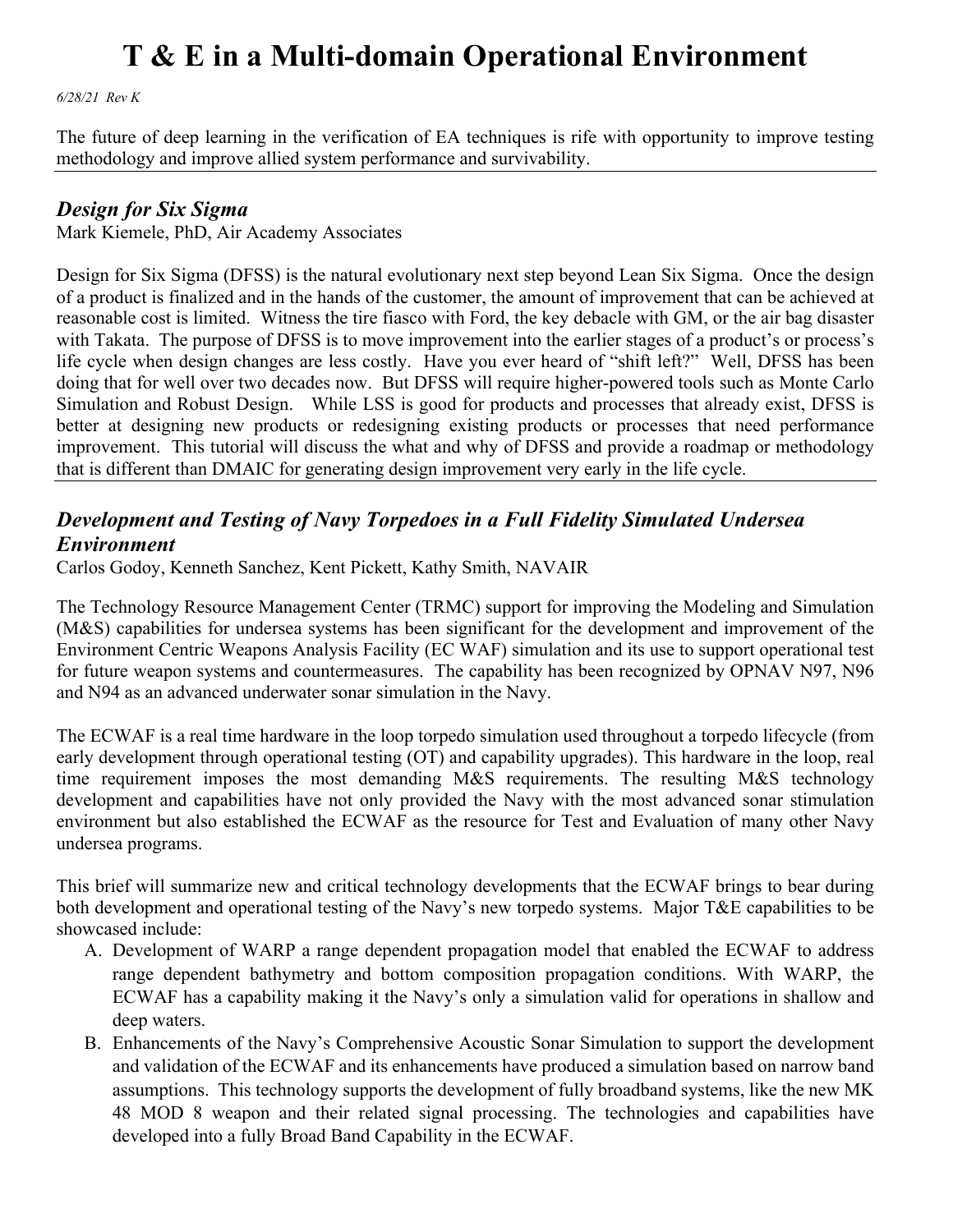*6/28/21 Rev K*

- C. The Virtual Commander capability was developed to provide a target in a simulation with the ability to autonomously evade an attacking torpedo based only on exploiting the environmental acoustic conditions and the capabilities of the target submarine under attack. This Artificial Intelligence (AI) technology was funded under the FAST GRAB program and now is integrated in the ECWAF simulation and will be used to evaluate the actual potential performance of our torpedoes. This new capability addressed a fundamental shortfall in the M&S technology supporting operational testing.
- D. Development of the Navy's only ray based 3D acoustic propagation model; Qprime. This new capability demonstrated by integrating Qprime in the Comprehensive Acoustic System Simulation (CASS) represents a critical capability needed for any sonar operations in very shallow waters like new torpedoes and Unmanned Underwater vehicles (UUV's).

The real time simulation capabilities of the ECWAF are currently being used to both develop and test a wide range of underwater weapons. This presentation will summarize the key technologies that support this development.

### *Directed Energy Weapon Test & Evaluation in a Relevant Multi-Domain Operational Environment*

Nathaniel C. Charles, Francis Check & Stephen Lenart, TRAX International

Test and Evaluation (T&E) of Directed Energy Weapons (DEW), both High Energy Lasers (HEL) and High Power Microwaves (HPM), is critical to the successful transition DEWs to the US military forces for use in Multi-Domain Operational environments. Currently, the U.S. lacks a comprehensive test bed capability that supports the full spectrum of developmental and operational T&E of DEWs in a relevant operational environment at realistic distances and engagement geometries. Test capabilities at a variety of range distances must include telemetry, tracking, data acquisition, appropriate sensors, continuous command and control, and instrumentation that provide an appropriate level of security within a fiscally constrained environment. Due to the extremely high cost and long lead-times for near-term completion of MILCON projects that can realize a persistent DE testbed, solutions that can provide interim Limited Operational Capabilities (LOC) have gained support from White Sand Missile Range (WSMR), Army Test and Evaluation Command (ATEC) and garnered congressional plus-up in the FY21 National Defense Authorization Act. This approach supports DE capability enhancements for T&E requirements of emerging U.S. HEL and HPM systems. This presentation evaluates principals of the Multi-Domain Operational environment and explores the benefits, constraints, and limitations of DE capability enhancements at WSMR required for distributed testing. Included in the recommended solution will be LOC capability enhancements capable of addressing the complexity and variety of DE testing needs.

### *Dual-Purpose ISR Analytics Exploitation for Offensive/Defensive Multi-Domain Operations*

Gert Berthold & Kevin "Cuz" Cousin, PhD, Cova Strategies, LLC.

A Composable Embedded Software (CES) environment can be formed for the rapid insertion of new capabilities into existing platforms by employing a hive-like computing environment, flexible and adaptive sensor packages with swarm-based collection, SWaP-C (optimized Size, Weight, Power, and Cost) processing applied across multi-domain platforms, and inline analytics for real-time information fusion. Commands and forward operators can compose software processing chains for missions, then monitor and adapt them, on the fly, in response to changing or unexpected operational mission requirements, environmental states, situations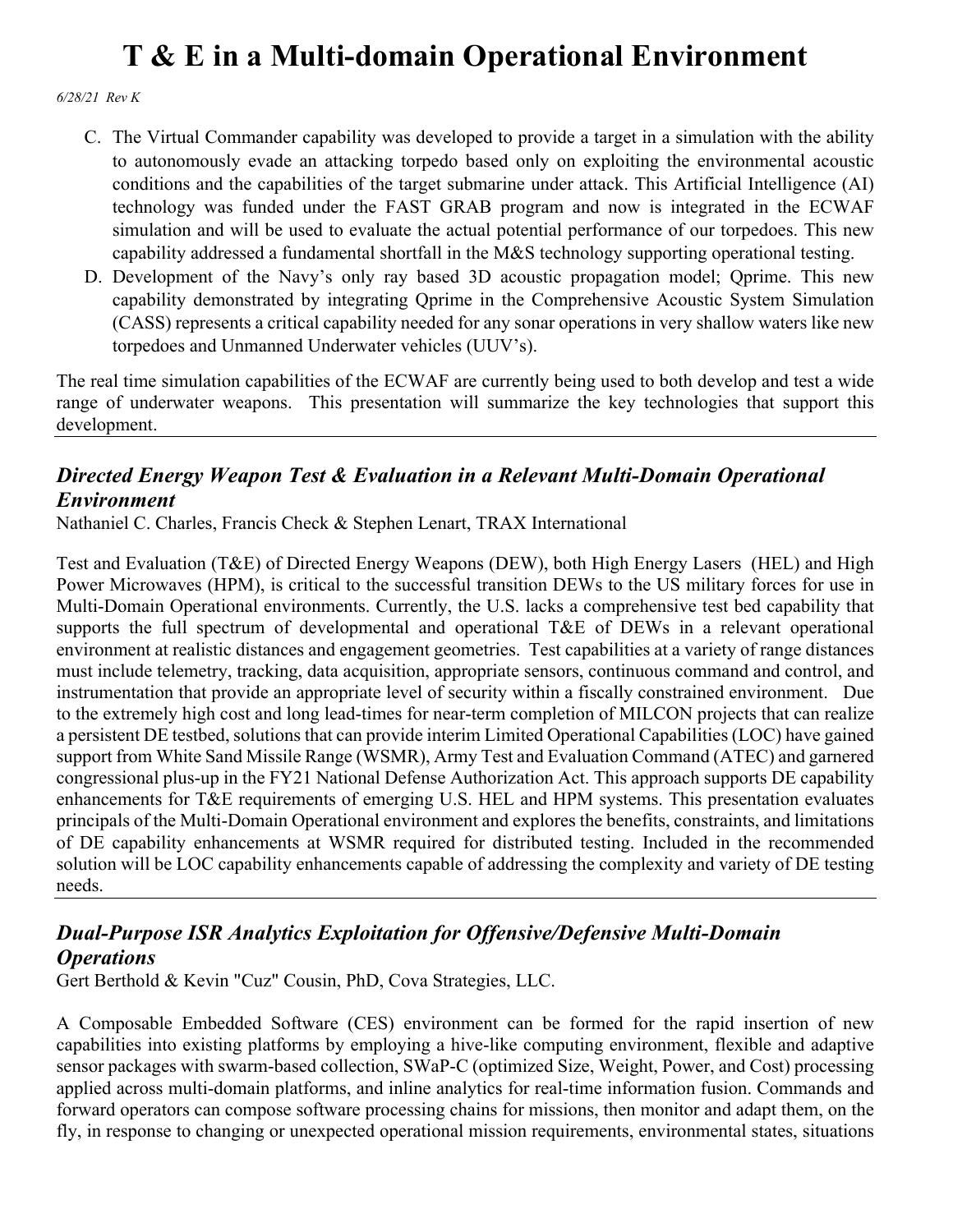*6/28/21 Rev K*

and detected anomalies. CES allows for the leveraging of each platform's suited capabilities, simultaneously coordinated, and dynamically utilized through distributed sidecar technology and event-driven Artificial Intelligence (AI)/Machine Learning (ML) automation. Not only can CES concepts reduce the costs and time (to days and hours) of fielding of multi-domain sensor platforms and new capabilities, but it also provides a virtual, composable, integration and delivery framework of real-time services and analytics suitable to supporting distributed, adaptive sensor-to-shooter or data-to-decision solutions.

CES creates a new paradigm of mission composability, multi-modal, multi-platform sensor access and analytics fusion by embracing and enhancing the native capability of existing mobility platforms. Through swarm-like integration and the passage of data, processing, and state within, between and spanning respective mobility SWaP-C compute nodes. it is possible to increase the usability, capability, and performance of individual sensors into a composable integrated sensor architecture. This sensor architecture feeds a composable, event-driven analytics framework that fuses sensor, observation, and interim analytics results to generate continuous Situational Awareness (SA) and insights, entity & activity behavior characterization, threat, attack and system failure prediction, conditions and anomaly detection, and automated analytics-driven response recommendations for operators and commanders to visualize, assess and act upon. Response actions can range from human planning; the maneuvering/assigning/ reassigning of resources, equipment, weapon systems, forces and other assets through existing Command and Control (C2) systems; to human- and automated Observe, Orient, Decide and Act (OODA) loop courses of action (COAs) to enable preventative offensive measures and pre-emptively eliminate/neutralize identified threats, attacks and system failures. Using a digital twin concept, this can be applied operationally, in modeling and simulation, in training, and in the exploration of new offensive/defensive methods and approaches applied across observation zones.

To highlight CES capabilities, a dual-purpose demonstration mission of continuous foveated SA – across multiple observation zones - for blue and read team force protection has been developed. Manned and unmanned platforms (airframes, drones, terrestrial vehicles, and small units) provide continuous ISR sensor coverage of observation points, wherein drones, ground sensors and small units provide a picket line of continuous imaging, motion detection and signatures and analytics providing inline virtual data streams derived from all platforms, for the identification and classification of entities and behaviors and possible event and anomaly detection in the Area of Operation (AO). Composed sensor, observation, and analytics fusion generates real-time decluttered SA, entity/group and behavior tracking, sensor coverage gap notification, threat and attack prediction, conditions/anomaly identification & alerting; and the subsequent triggering of adaptive human-in-the-loop and automated responsive actions.

### *Employing a CLONE to Enhance JADC2 Testing*

CAPT Jeff Hoyle (USN, Retired), Rajive Bagrodia, PhD, Jeff Weaver, PhD & Lloyd Wihl, Scalable Networks Technologies

This paper describes the incorporation of high fidelity, physics-based network digital twins into a JADC2 Comprehensive Live-Virtual-Constructive (LVC) Operational Network Environment (CLONE). The JADC2 CLONE will provide a fully representative live-virtual-constructive emulation of the communication network together with its operating environment and the application traffic carried by it. Such a CLONE can be used to enhance the planning and insights gained from wargames, operational analyses, and test and evaluation events in a low-cost and zero-risk environment. In order to do so effectively, the JADC2 CLONE must have sufficient fidelity to accurately reflect the network dynamics due to the interplay between the communication protocol and topology, application traffic, the physical environment, and cyber attacks, thus appropriately differentiating between cyber attacks that are a mere annoyance and those that have the potential to disrupt the mission timeline.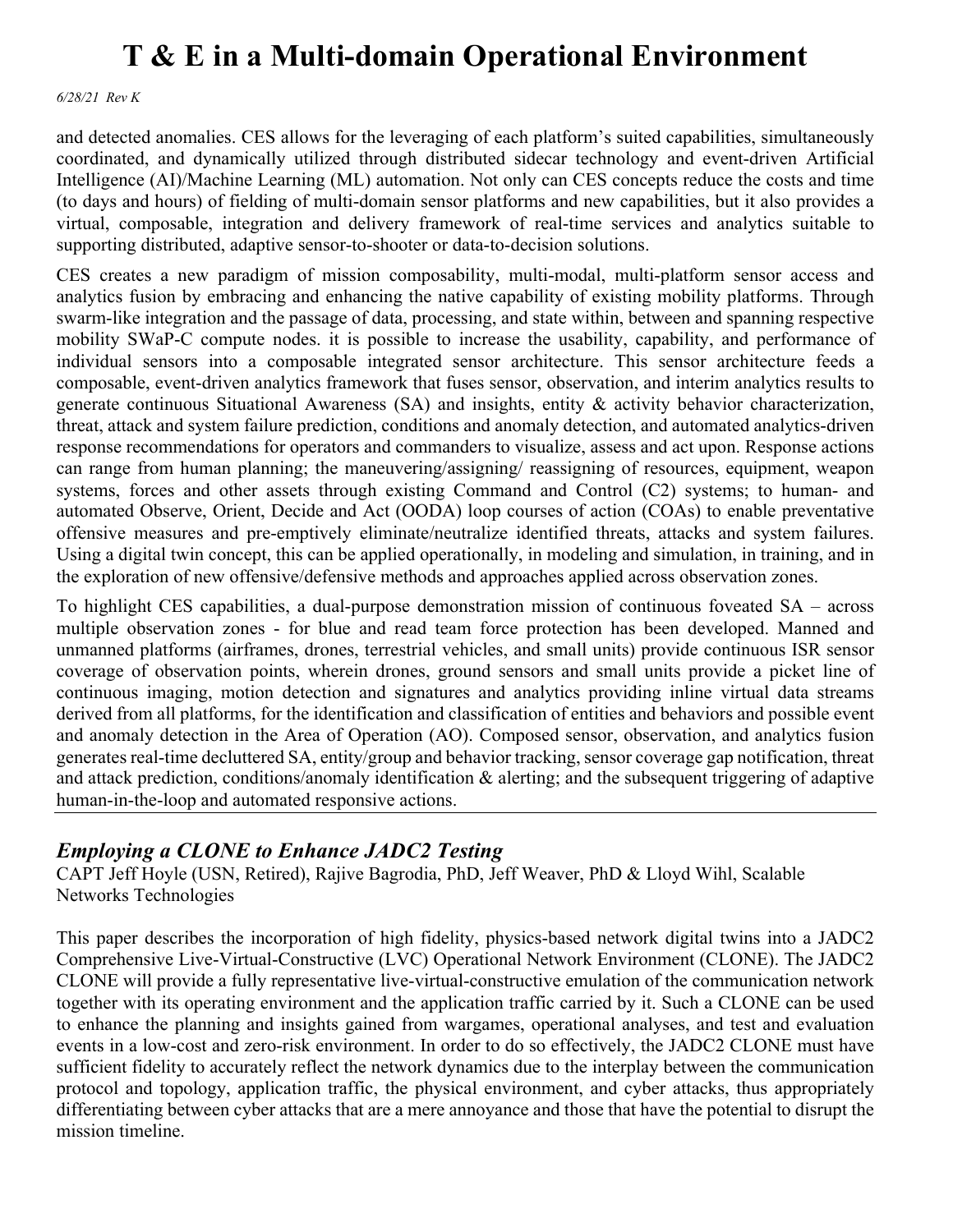*6/28/21 Rev K*

In this paper we analyze the critical needs for incorporating network digital twins into JADC2 simulations, prototyping, experimentation, test and evaluation while elaborating the key characteristics of a JADC2 CLONE:

- Integration of cyber/electronic warfare and kinetic domains, without modification
- Integration with both IP and non-IP communications (e.g., 1553 bus)
- Access to wireless and tactical waveforms and their specific capabilities, limitations and vulnerabilities
- Extensible attack library against network, connected weapon and C2 subsystems
- Assessments of command and staff to modify and complete operations while under cyber attacks as well as for network defenders to detect and react to such threats

In addition to analyzing and elaborating on these characteristics, this paper will also provide a use-case of a JADC2 CLONE mission simulation using Navy Distributed Maritime Operations (DMO) and Marine Corps Expeditionary Advanced Base Operations (EABO) as illustrative examples.

### *Function Level ROP Gadget Survival Using Compiler-Based Software Diversification* David Reyes, UTEP

Modern cybersecurity mitigation techniques have made it harder for attackers to successfully execute malicious code from what is commonly known as a buffer-overflow attack. As a result, attackers have turned to Return Oriented Programming (ROP) to achieve arbitrary code execution. This attack method strings together snippets of codes that belong to the legitimate binary, ROP gadgets, to achieve malicious behavior. Because these ROP gadgets are normally located in static locations within a binary, attackers can easily re-use their exploit code across all systems running the binary. This is known as a write-once, use-everywhere exploit. To address this issue, software diversification, a technique that modifies the instructions in binaries, while maintaining their semantic behaviors, is used as a countermeasure. While previous work has shown general success, there is a lack of research that measures and is able to predict the impact and effectiveness of specific diversification techniques on specific types of binaries. In our work, we are studying the relationship between the number of functions in a compiled binary and the number of gadgets that survive even after diversification. We also look at how different diversification techniques affect the measure of survivability.

### *How Agile Acquisition supports Continuous Processes Evaluation*

Robin Poston, PhD, University of Memphis

T&E in support of Agile software acquisition brings flexibility, sustainability, and responsiveness to change. All this means the Agile approach is well suited with built in process mechanisms to ensure a focus on continuous improvement. While Agile approaches follow technical practices such as test-driven development (TDD), pair programming, and continuous integration (CI), it also utilizes management practices such as work assigned to iterative sprints, constant communications, and continuous integration activities. Especially important when following Agile approaches are utilizing the concepts of self-managing teams and retrospectives, where the questions are often asked, "How do you do things better?"

Self-managing teams constantly communicate and help each other solve problems, including routine retrospective meetings where everyone on the team comes together to ask: "How are we doing?", "How can we do better?" To be successful, retrospective meetings need a facilitator to keep the focus positive and productive. Here are some helpful thoughts: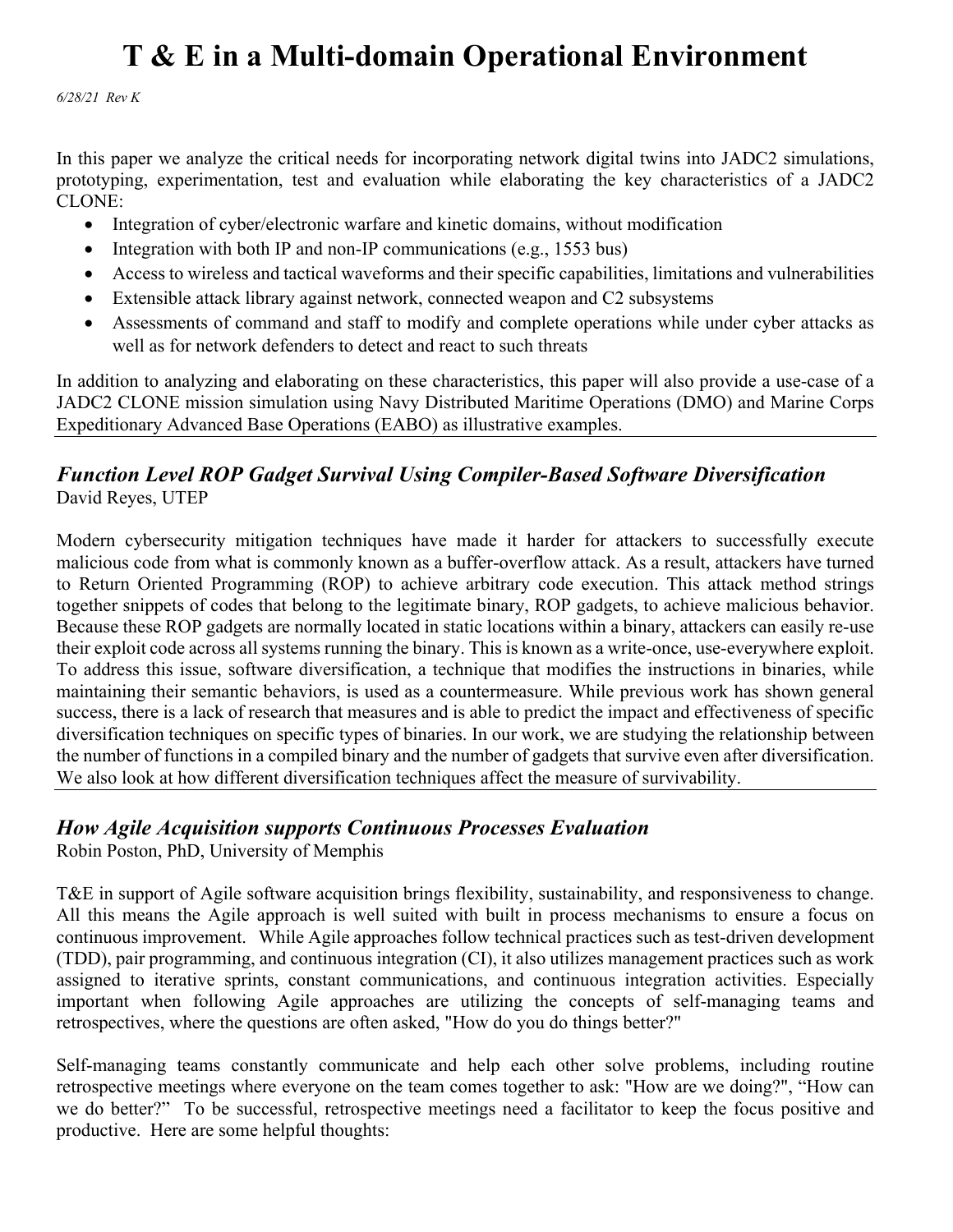*6/28/21 Rev K*

- The retrospective should take place outside the work room—in a neutral location
- Everyone should have an equal voice and feel comfortable contributing
- An approach should be planned but put aside if the team needs to go another direction
- facilitator should experiment with an open discussion, game-like approach to sharing, anonymous sharing, or structured analysis of work progress—this is about what works best for the team to share.

### *HPM Sensor on Instrumented sUAS Update*

Mark Henderson, BlueHalo

Aegis Technologies is developing a system that uses a shielded narrow-band receiver HPM sensor module which is integrated on a Group 1 and Group 2 small Unmanned Air System (sUAS) platform to measure radiated radio frequency (RF) energy in an open-air range environment. The sUAS has been hardened to survive RF attacks and has successfully flown through multiple HPM weapon system engagements. The TRL for this system is 5/6. The briefing will provide an update from early developmental efforts, actual field mapping during the MFIX 2020 exercise and calibration/survivability testing at the Survivability, Vulnerability Assessment Directorate (SVAD) located at the White Sands Missile Range (WSMR) in New Mexico, and developments in Command and Control (C2) technology.

#### *Hot Fire Test in a Reaction Control Engine and Throttleable Engine* Jazmin Arellano, UTEP

To perform a hot fire test in RCE, Reaction Control Engine, several conditions have to be met and a procedure has to be followed. The engine trailer and the server trailer, which controls the electric hardware and gives the data to the software used to control the test, have to be located at a spot designated especially to place the engine trailer in test day. At the correct positions, cable harnesses connecting the electronic hardware in the engine trailer to the server trailer have to be connected in the designated ports and electronic hardware connections. Once the engine trailer is connected to the server trailer communication between the computer with the software controlling electronic hardware in the engine trailer and electronic hardware in the engine has to be ensured. Once the instrumentation is connected and running according to the code and procedure, the propellants have to be connected and pressurized to the pressure needed to deliver the propellant to the engine. For the case of methane, methane is acquired in the gas state, liquefaction of it has to take part along with the pressurization process of oxygen, which is acquired in the liquid state. Condensation of methane is achieved inside a tank in which liquid nitrogen is running through a coil inside the tank. The liquid nitrogen at very low temperatures take the heat from gaseous methane, making the condensation possible. This process takes couple hours, other activities such as connecting oxygen delivery lines and pressurization of liquid oxygen contained can be done in parallel. Once the amount of methane needed is condensed and the oxygen container is pressurized the engine is ready to be fired. The 500 lbf engine is similar to set up as RCE. The engine has to be taken out to the designated location in the testing facility. For this engine there is a propellant tank trailer that stores the oxygen, methane and pressurizing nitrogen tanks. Connection between the electronic hardware in the propellant trailer and in the engine trailer and the software in the control computer has to be ensured. Once the proper connection is achieved and the instrumentation responds to the controls the tanks are ready to be pressurized, connected and to be delivered to the engine to complete the hot fire test. The electronic hardware is controlled through a server trailer, in which there are two servers serving different purposes. One server receives all the data, in voltage, and converts it to digital data that can be converted and displayed in the form of temperature and pressure readings in the control computer by the software, which for this case is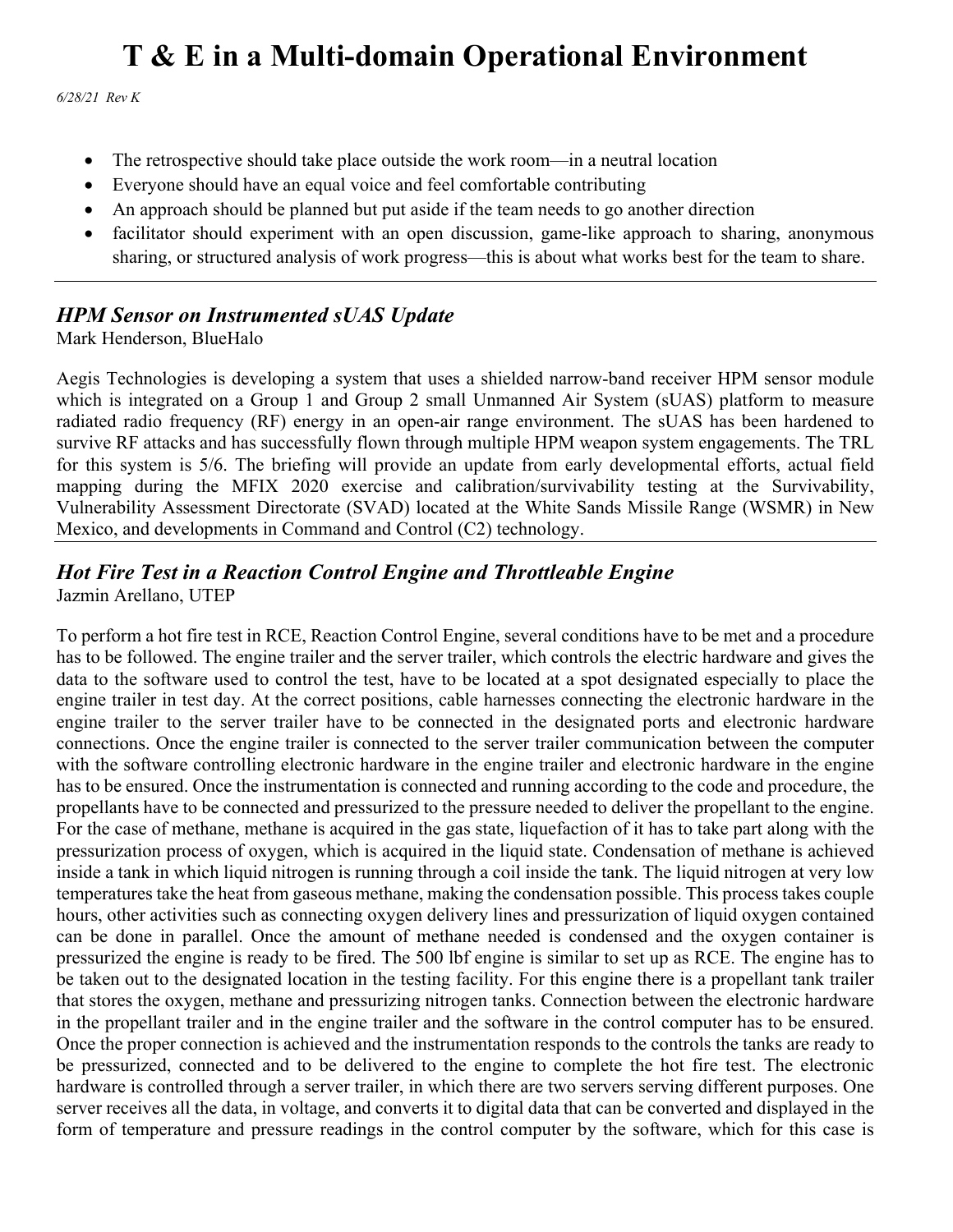*6/28/21 Rev K*

LabVIEW in which a code was written and adapted to display the pressure and temperature readings and control electronic valves. The second server receives the signal from the software in the control computer and sends it to the electronic hardware making it possible to give controls to electronic valves.

### *Infrastructure as Code*

Will Lester, Nextech Solutions

Infrastructure as code (IaC) is a programmatic approach to maintaining the configuration of infrastructure. Hardware modularity is essential to the required mobility of near peer conflicts, and IaC is, in our view, the only sustainable way to manage the configuration of increasingly complex hardware at the edge. Our overview will give attendees a basic understanding of IaC concepts and software solutions coming from the commercial sector, and some success stories of where it has been deployed in the government sector. We will discuss the implications of IaC and automation on personnel utilization, security, and agility to the fighting force.

### *Lean Six Sigma*

Mark Kiemele, PhD, Air Academy Associates

Lean Six Sigma (LSS) means different things to different folks, but in its most general definition, it is a framework for continuous process (or product) improvement (CPI). This tutorial will provide a little history as well as delve into the what and why of LSS and explain why the synergy of Lean and Six Sigma is greater than the sum of its parts alone. It will also explore the basic problem-solving methodology that is used within LSS to deliver improvement. This is called the Define, Measure, Analyze, Improve, and Control (DMAIC) methodology or roadmap. It provides a simple building block approach to solving problems and improving processes. We will identify some of the most useful tools that are used within the DMAIC approach to problem solving and compare DMAIC to other CPI approaches such as PDCA (Plan, Do, Check, Act). We will also discuss why LSS is a boon for some organizations, yet a bane for others. No matter what your current perspective of LSS is, this session should provide additional insight.

### *Leveraging the CIPP Model to Achieve CPI in T&E and other DoD Applications*

Joe Stufflebeam, PhD, TRAX International

The CIPP evaluation model is firmly entrenched as a valuable tool for measuring organizational and project performance within certain sectors of the Government and various educational organizations. An extension of the model to meet organizational CPI, specifically within the T&E community, is presented. The model is harmonious with other quality driven approaches, such as LSS, Agile, ISO 9001, etc. and is rooted in sound feedforward/feedback control and systems theory. The model is directly applied with a DMAIC driven approach and is malleable to meet various types of organizational needs and is tailorable to the TRL of the work being performed. Specifically, an example is shown that correlates directly with a generalized MRTFB "mission execution process" and demonstrates how the current UDS process can be updated and extended to achieve more comprehensive results. The model is very generalized and directly applicable to other processes such as the ISR driven TCPED and PCPAD processes, LVC distributed testing exercises, and S&T and CTEIP type T&E development processes.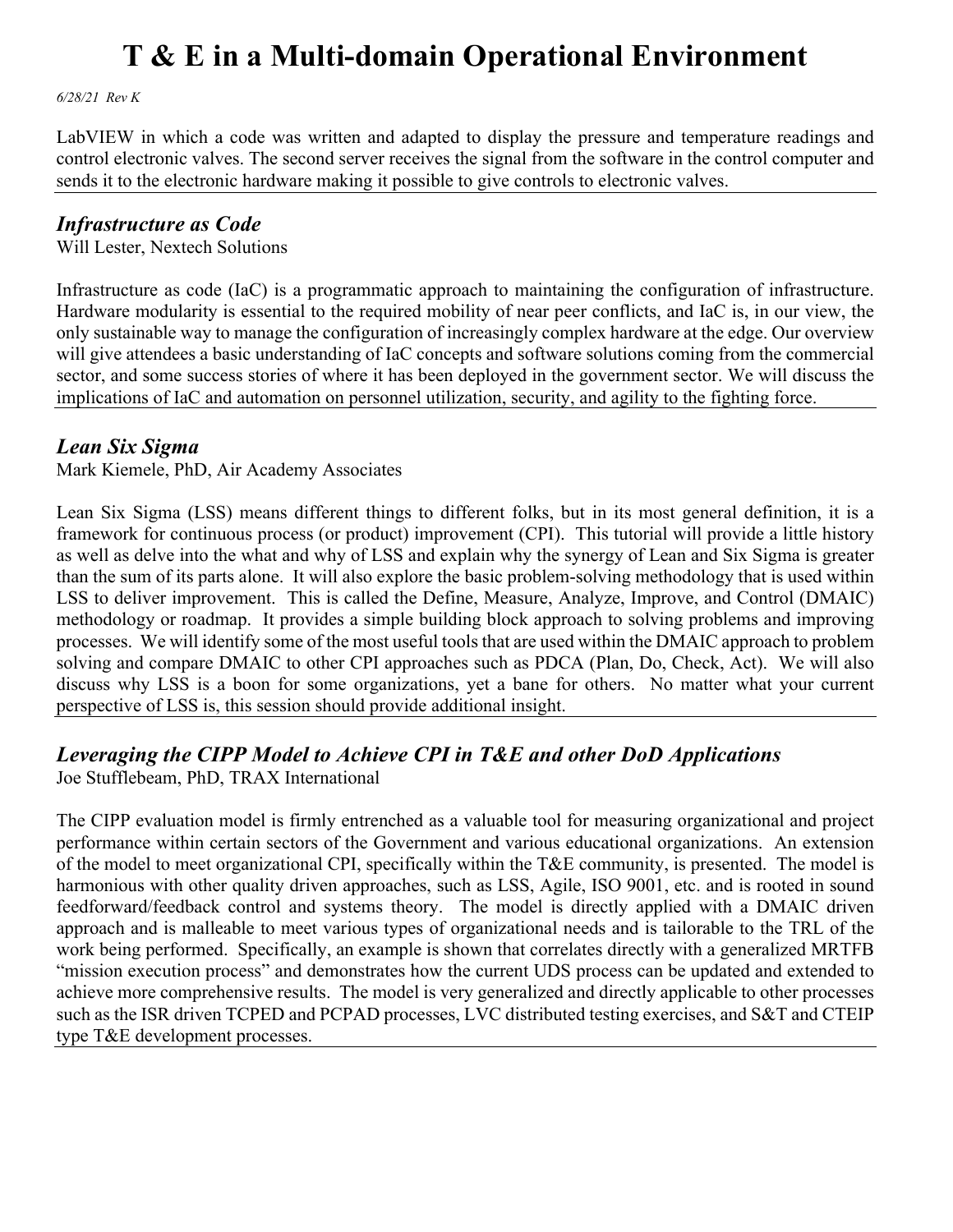*6/28/21 Rev K*

### *Monetization Strategies for Federally Funded Innovations*

Kevin Soules, Loza & Loza, LLP

The Bayh-Dole Act creates a unique monetization strategy for privately developed innovation funded with government contracts. In this segment we will discuss strategies for monetizing encumbered intellectual property.

### *New Methods/Products for Comprehensive Analysis of T&E Events; Big Data Analysis for T&E*

Kenneth Sanchez, Kathy Smith, Kent Pickett, & William Wolfe, NAVAIR

Analysts are often challenged to detect, track, and explain anomalous behavior that has occurred during a test event, as evidenced in the data collected. With the advent of more sophisticated range and onboard data collection systems, the amount of data available for analysis in typical test and evaluation exercises has reached, in many cases unmanageable proportions. Often, much of the test data is not analyzed, with analysts focusing only on that limited portion of the data supporting specific test objectives. T&E Needs exist for new artificial intelligence (AI) and machine Learning (ML) Big Data Analytic technologies to assess the vast amounts of T&E datasets from a given System Under Test. We will discuss three new AI/ML techniques being developed to revolutionize the way we evaluate data for T&E.

- 1) Development of advanced methods for multi-variant time series analysis. Large structured datasets of time series sensor systems are produced by many new military platforms. One of the Air Force's new air frames produce over 50K sensor reports for every second of flight time. The ability to look at these massive datasets, identifying trends in well behaved data and focusing on data outside these norms is needed. AI/ML Big Data analysis techniques have been used in the commercial sector looking at financial market data for many years. However, the conversion of these techniques to DOD applications is new and will be explored in this section. Specifically, new T&E technologies will be developed to automatically identify abnormalities, perform causality analytics, prediction of equipment function and failure, and pattern recognition in datasets 1 terabyte or larger.
- 2) Development of advanced techniques for audio, video, and imagery. Large unstructured audio, video, and imagery datasets are often collected at the ranges during T&E of new military platforms. Unfortunately, these data streams, while time stamped, are often difficult to correlate because of the different "views" of the recording systems. Further because of "data noise" resulting from the collection procedures, the data collected is often not clearly defined. New T&E technologies will be developed utilizing AI/ML techniques to help with the clarity, efficacy, and correlation of unstructured data types resulting in reportable analytics.
- 3) Development of advanced visualization techniques for big data sets. When dealing with large datasets (1 terabyte or larger) displays of common statistical measures often mask critical interactions and anomalies. These data anomalies while hidden by, means, variances and outlier analysis often point to critical conditions leading to system failures. New T&E technologies are needed to allow T&E Analysts to not only display standard performance metrics, but also to pinpoint anomalies in the dataset as a whole and will focus on AI/ML visualization techniques to help focus on "out of bounds" data interactions.

In summary, advanced technologies are needed to facilitate the timely and accurate extraction of actionable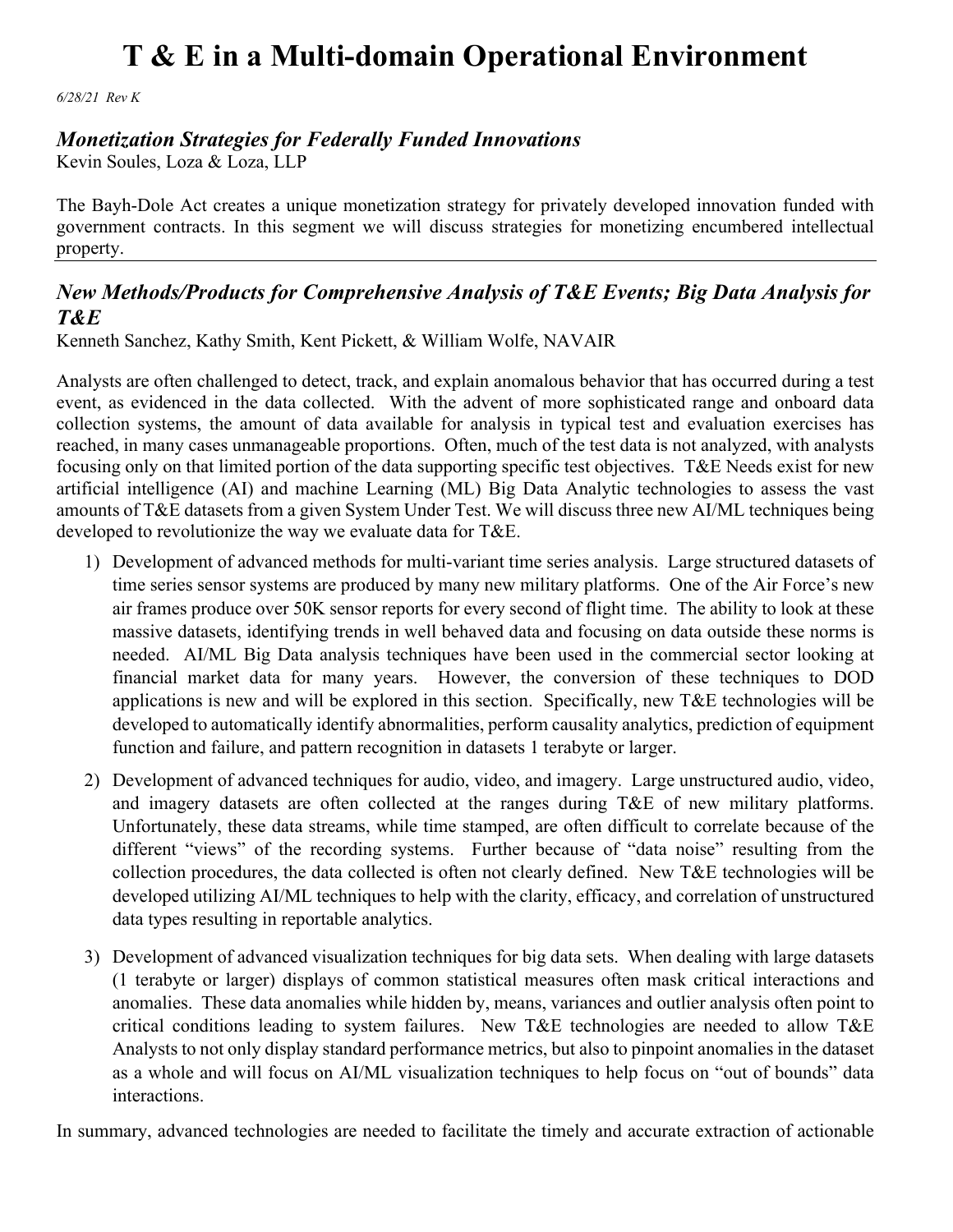*6/28/21 Rev K*

knowledge from massive amounts of structured and unstructured data generated during modern test events for C4I and SW Intensive Systems Test.

#### *Patents*

Kevin Soules, Loza & Loza, LLP

Patents are the mechanism by which our Constitution incentivizes technology development and innovation. The basic quid pro quo underlying the patent system is more complex when the government is funding that innovation. In this segment we will discuss the purpose and basic principles of patent law.

#### *Real-time Analytics Fusion for Continuous LRPF Offensive/Defensive Threat Assessment and Response*

Gert Berthold & Kevin "Cuz" Cousin, PhD Cova Strategies, LLC.

The development and integration of software capabilities for Long Range Precision Fires (LRPF) to integrate, assess, and derive pertinent information from an overwhelming stream of battlespace information provides a set of tools and methods for analyzing behaviors and conditions that can lead to preempting threats, attacks, system failures as well as strategically planning preventative offensive measures. Such capabilities would help develop plans and strategies for heading off potential attacks or incidents, as well as methods for pre-emptively eliminating/neutralizing them, mitigating their effects or maneuvering/assigning/re-assigning resources, equipment, weapon systems, forces, and other resources. These capabilities would provide insights into current operations (CUOPS) and/or future operations (FUOPS) that benefit the use of LRPF for tactical mission command and would integrate within the existing Command Post Computing Environment (CPCE) architecture to deliver advanced information sharing, situational awareness (SA), Command and Control (C2), and real-time collaboration technologies for expedient decision making and superior operational execution on the battlefield.

A LRPF Threat Assessment and Response prototype that addresses data and decision dominance is outlined. Key features include: Modular, Open Systems Architecture; Proven, scalable, multi-domain data and sensor data ingest; Composable inline Artificial Intelligence (AI)/Machine Learning (ML) analytics for SA, patterns of life generation, behavior prediction and anomaly detection; Multi-platform, distributed processing environment; and an Agile development approach compliant with the DoD Enterprise DevSecOps Initiative (DSOP) / PlatformOne. The prototype solution integrates high-Technology Readiness Level components (TRL8 and above) that execute composable, event-driven missions of ingest, fusion and inline sensor analytics for data and decision superiority. Compositions define software automation to collect and aggregate real-time sensor feeds and mission data - across the multitude of multi-modal structured, semi- and unstructured data sources, then organize, fuse, structure and automatically normalize streams of information to feed inline analytics that generate a Common Operating Picture (COP) for SA, behavior characterization, prediction and event/conditions detection and response. Sensor, observation, and intermediate analytic results are piped realtime into analytics for the continuous assessment and derivation of pertinent information, generation of insights, real-time flagging of alerts on conditions and anomalies, and prediction of threats, attacks, and system failures with confidence levels. Directly feeding Command Post Compute Environment (CPCE) systems, these results are visualized, assessed, and acted upon. Actions can range from human planning, the maneuvering/assigning/ reassigning of resources, equipment, weapon systems, forces and other assets through existing Command and Control (C2) systems, to human-in-the-loop automated Observe, Orient, Decide and Act (OODA) loop courses of action (COAs) to enable preventative offensive measures and pre-emptively eliminate/neutralize identified threats, attacks and system failures - operationally, in modeling and simulation,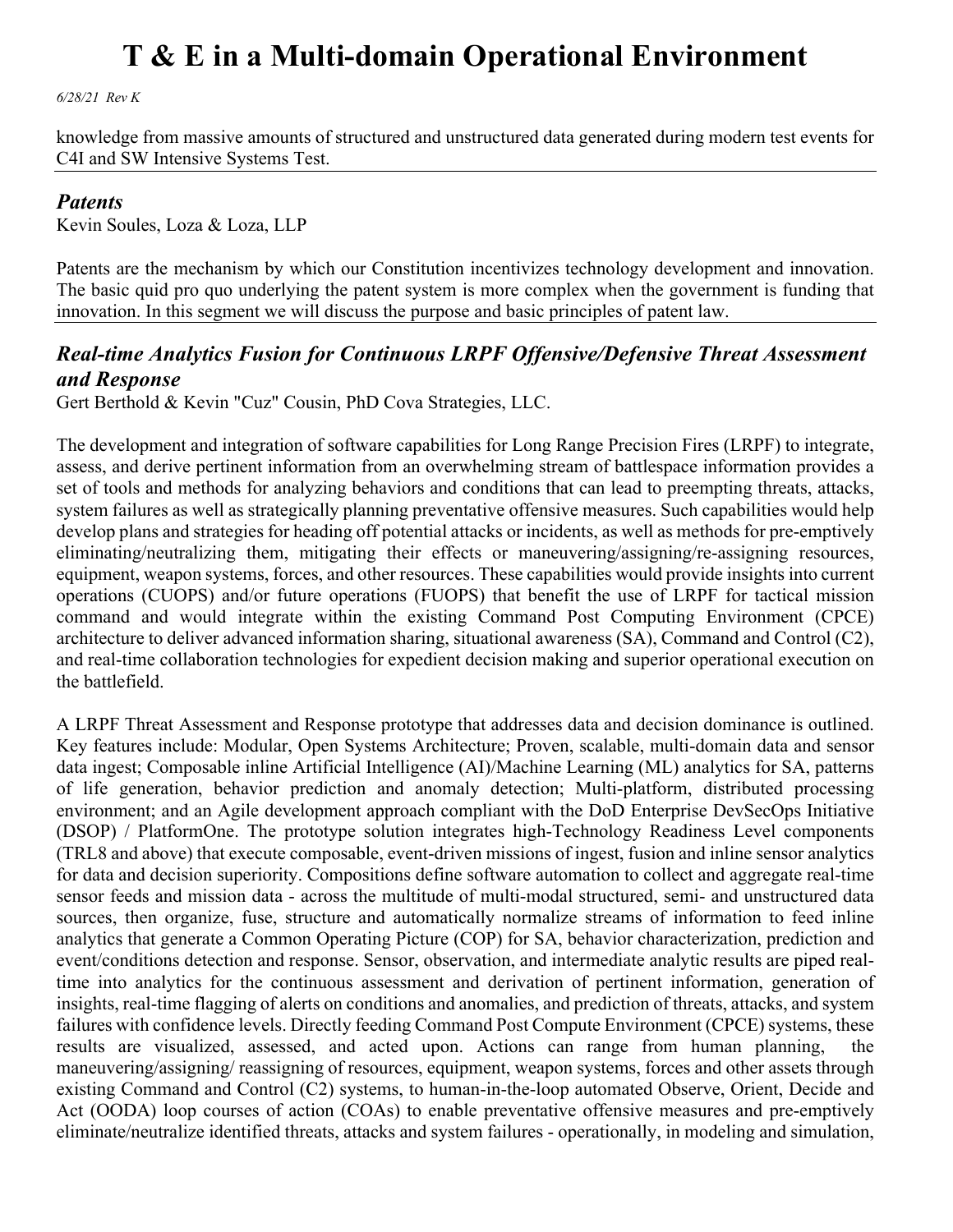*6/28/21 Rev K*

training and in the exploration of new offensive/defensive methods and approaches applied across observation zones.

#### *Remote Classified Operations*

Grant Senn, Southwest Range Services (SRS)

Classified mission support at the White Sands Missile Range utilizing remote sensors and platforms currently requires personnel to be on-site or, if the systems are controlled remotely, personnel must travel to and from the sites both before and after the mission to manually install/retrieve classified media, power on/off systems and patch the classified systems through a dedicated Taclane/Network-Switch data path to ensure that only unclassified data "touches" the Test Support Network.

The Remote Classified Operations solution proposes an architecture for remotely powering, operating, switching and protecting classified devices eliminating the need for personnel to be on-site or travel to and from sites to configure data paths or retrieve classified materials. The hardware and physical safeguards built into the components prevent accidental spillage and tamper-sensitive controls are proposed to guard against unauthorized access.

### *Synthetic Data Generation to Enable T&E S&T for Big Data Analytics*

Kenneth Sanchez, Kathy Smith, & Kent Pickett, NAVAIR

Synthetic data generation is required to advance the use of Artificial Intelligence (AI) & Machine Learning (ML) techniques to evaluate warfighter acquisition systems. T&E datasets for warfighter acquisition systems are often classified and always tightly controlled avoid revealing capabilities to our adversaries. Therefore, the need for synthetic data generation is critical to development of the next generation of AI/ML test & evaluation capabilities. The goal of synthetic data generation is to produce sufficiently representative data for training artificial intelligence and machine learning algorithms -- including classification, regression, and clustering. These synthetic datasets must perform equally well when real-world data is processed through them as if they had been built with this test data. The C4T Test Technology Area is developing a synthetic data generator for creation of large multi-variant time series datasets. When creating synthetic data, the objective is to come out of the process with highly valuable, refined, and labeled data that can then be used to drive AI/ML projects.

The C4T Multi-Variant Time Series (MVTS) – Generator consists of three main areas: Battlespace Environment Generator, Structured Dataset Generator, and Unstructured Dataset Generator. For each synthetic dataset a T&E Needs operational use case is developed to define the analytic needs as well as an operational representation of the testing datasets. Using this Operational T&E Needs use case the synthetic data generation implementation can be developed.

The Battlespace Environment Generator – Original use of the Next Generation Threat Systems (NGTS) model is used to define the operational scenario that the system under test is operating within. Additionally, the Joint Semi-Automated Forces (JSAF) model can also be used.

The Structured Data Generator leverages the capabilities of the model output to develop the representative multi-variant time series datasets. Various automated methods are used to build in the variety needed to represent that actual test dataset.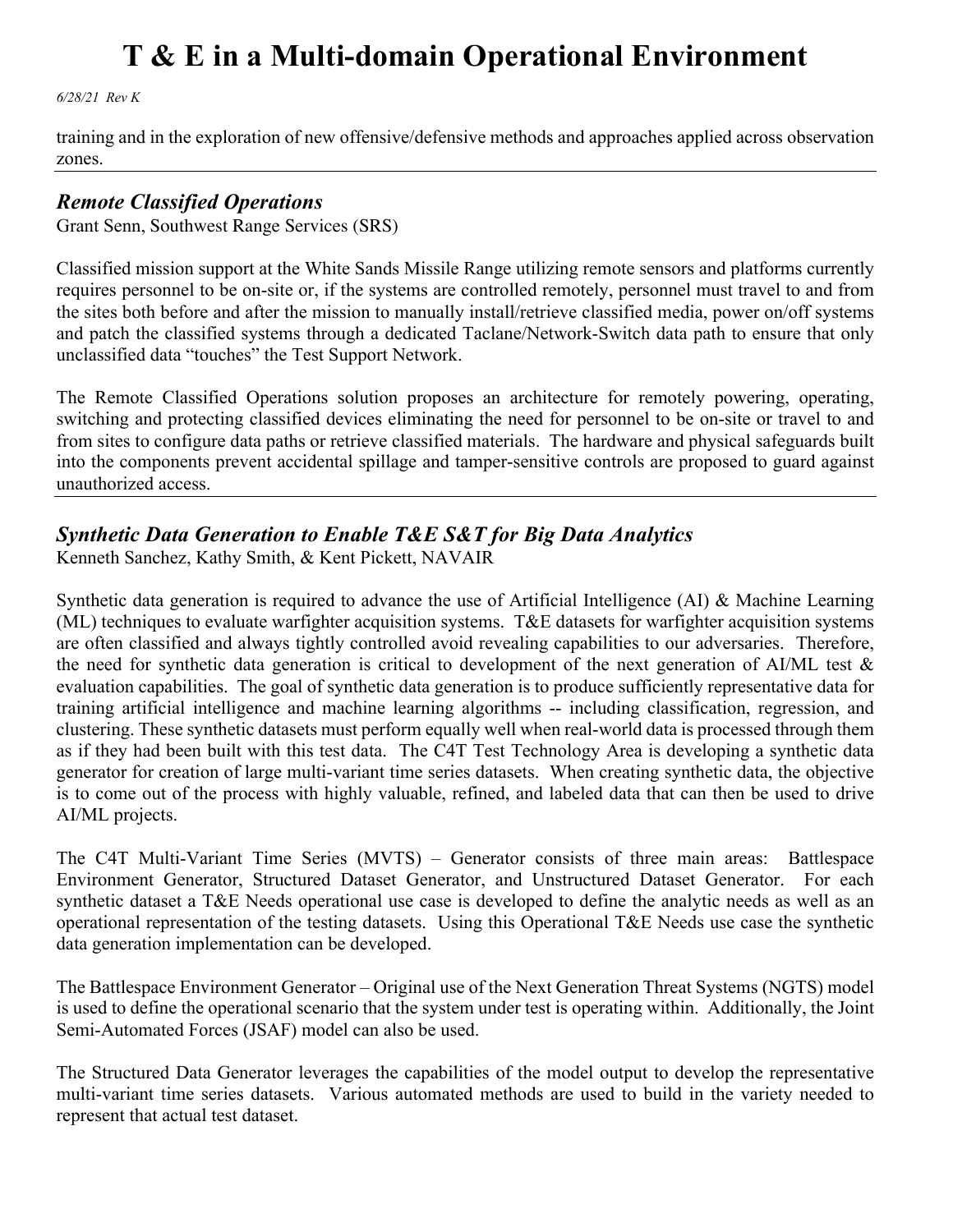#### *6/28/21 Rev K*

The Unstructured Data Generator creates any required audio, video, or imagery datasets. These components are further explained for the starting synthetic data generation datasets supporting:

- T&E Analytics to Assess Air Platform Tactical Situation Displays (TSD). Post flight video review of complex displays such as a TSD are time consuming, and for complicated tests can be incomplete due to the significant amount of information being displayed. An algorithm that can identify and log symbols, and then compare them to truth data would focus the limited analysis capacity on the areas of most interest.
- T&E Analytics to Assess Platform Target Location Error. The current trend of aircraft systems is that their lethality is highly dependent on the combination of interoperable datalinks, radios, and sensors. That combination, while potentially very lethal, produces non-decomposable results when aircraft are part of mixed-system force. Analyzing the combination of target location errors (TLE) shared across multiple platforms is a manpower intensive task.

In summary, advanced technologies to support synthetic data generation are needed to develop and advance the use of AI/ML techniques for evaluation of warfighter acquisition systems..

### *The Bayh-Dole Act*

Cameron Smith, Texas Tech

This landmark legislation, enacted in 1980, defines the rights the government retains in intellectual property developed under government contract. In this segment, we will review key tenants of the Bayh-Dole Act and certain provisions contractors should be careful to address correctly.

### *The Data Acquisition System for a 1 MW Combustor*

Md Mohieminul I. Khan, UTEP

The Data Acquisition System of a combustor is presented in this study. A 1 MW combustor was designed to house a burning environment up to 20 bar and 2500K. It is a modular structure with a 2m solid body. The instrumentation system is designed to flow different gasses into the combustor including methane. To control the fluids 22 heavy duty solenoid valves were used. It has several types of sensory instruments. Instruments include, pressure transducer, flow meters, thermocouples, and visual cameras. All the valves were controlled by a Field Programmable Gate Array (FPGA), featured in the compact Remote Input/Output (cRIO) chassis by National Instruments. The cRIO is one of the two major subsystems of the overall data acquisition system (DAQ). DAQ supplies power to the valves through relay switches. These switches operate based on the electronic signals generated by the cRIO and controlled by an operating software. The system is also designed to read and log data from all the sensors. A compact data acquisition system or compactDAQ (cDAQ) is used for that purpose. This cDAQ is the other subsystem of the overall DAQ. The cDAQ chassis is connected to the PC through ethernet and has three conditioned Input/Output modules which collect data of different forms. The sensors generate data as output voltage. A LabView code was written to calibrate and convert them into meaningful data. This code also incorporates the solenoid valve controlling section. Hence, the GUI made with LabVIEW is capable of reading, logging, and controlling all the instruments present in the system. The sensors send the output voltages to the DAQ through sensory wires. The voltage is then routed through the I/O module. The LabView code is then used to process the voltage and convert it into numerical data. The code is written on a built-in template of LabView named "Continuous Measurement and Logging". The cRIO and cDAQ is housed in two separate chassis and connected through ethernet. Since the combustion happens in an extreme environment, the separation of the two subsystems ensures safety and reduction of signal losses. The cRIO